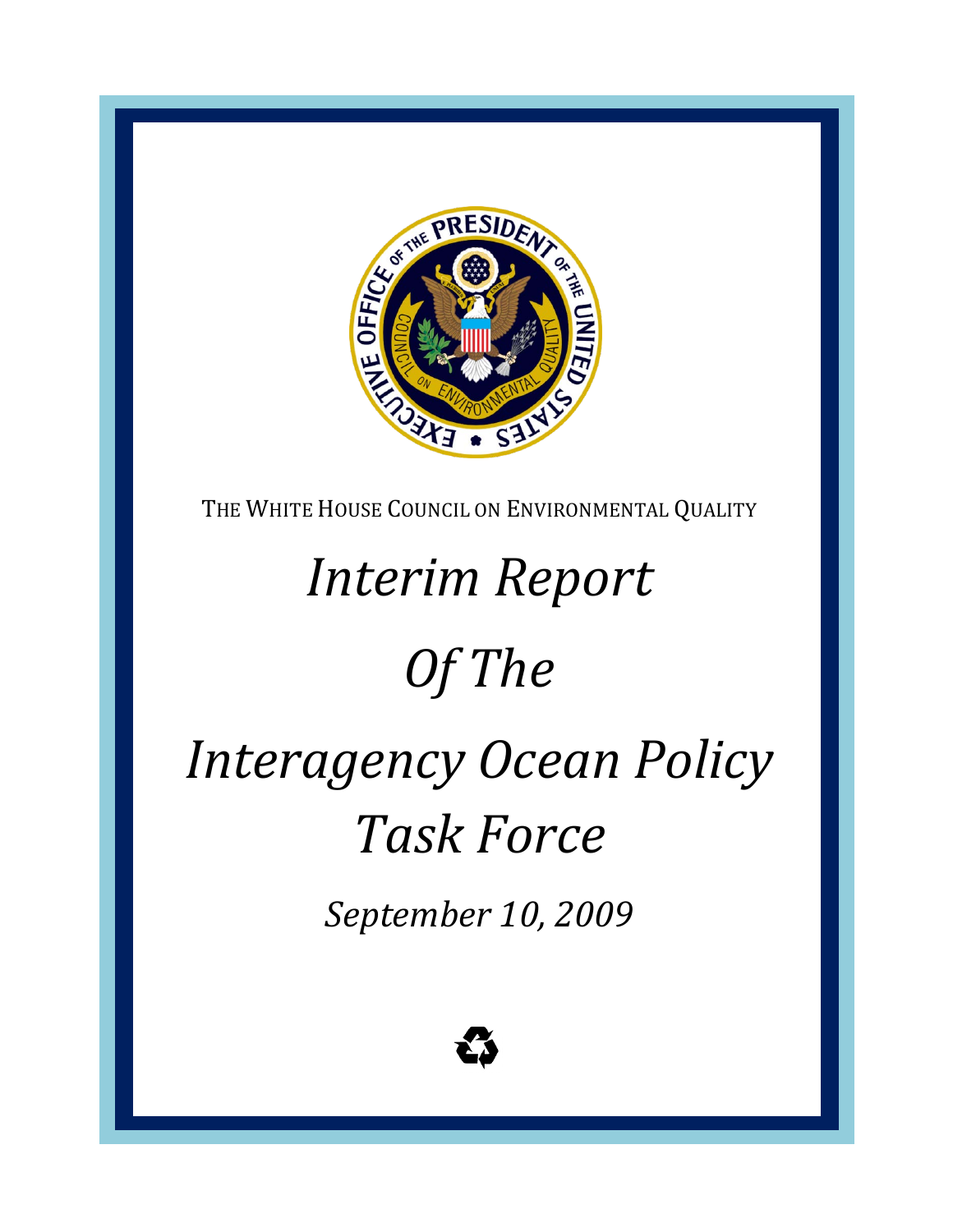# **EXECUTIVE SUMMARY**

## **I. Introduction**

On June 12, 2009, you issued a Memorandum to the Heads of Executive Departments and Agencies in which you stated: *"In order to better meet our Nation's stewardship responsibilities for the oceans, coasts, and Great Lakes, there is established an Interagency Ocean Policy Task Force, to be led by the Chair of the Council on Environmental Quality."* That Presidential memo charged the Task Force as follows:

- 1. Within 90 days from the date of this memorandum, the Task Force shall develop recommendations that include:
	- a. A national policy that ensures the protection, maintenance, and restoration of the health of ocean, coastal, and Great Lakes ecosystems and resources, enhances the sustainability of ocean and coastal economies, preserves our maritime heritage, provides for adaptive management to enhance our understanding of and capacity to respond to climate change, and is coordinated with our national security and foreign policy interests. The recommendation should prioritize upholding our stewardship responsibilities and ensuring accountability for all of our actions affecting ocean, coastal, and Great Lakes resources, and be consistent with international law, including customary international law as reflected in the 1982 United Nations Convention on the Law of the Sea.
	- b. A United States framework for policy coordination of efforts to improve stewardship of the oceans, our coasts, and the Great Lakes. The Task Force should review the Federal Government's existing policy coordination framework to ensure integration and collaboration across jurisdictional lines in meeting the objectives of a national policy for the oceans, our coasts and the Great Lakes. This will include coordination with the work of the National Security Council and Homeland Security Council as they formulate and coordinate policy involving national and homeland security, including maritime security. The framework should also address specific recommendations to improve coordination and collaboration among Federal, State, tribal and local authorities, including regional governance structures.
	- c. An implementation strategy that identifies and prioritizes a set of objectives the United States should pursue to meet the objectives of a national policy for the oceans, our coasts, and the Great Lakes.
- 2. Within 180 days from the date of this memorandum, the Task Force shall develop, with appropriate public input, a recommended framework for effective coastal and marine spatial planning. This framework should be a comprehensive, integrated, ecosystem-based approach that addresses conservation, economic activity, user conflict, and sustainable use of ocean, coastal, and Great Lakes resources consistent with international law, including customary international law as reflected in the 1982 United Nations Convention on the Law of the Sea.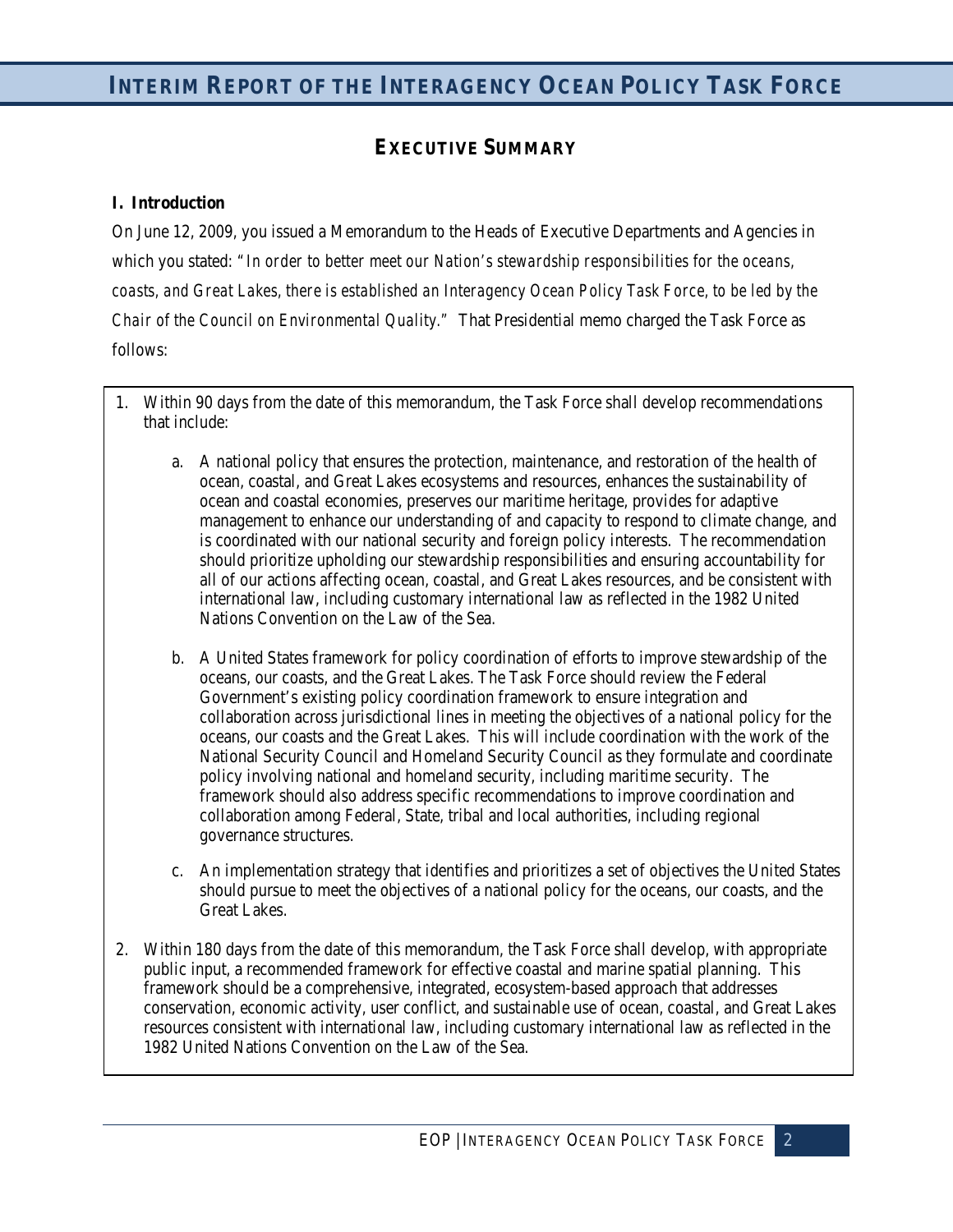#### **II. Structure and Operation of the Task Force**

The Task Force is comprised of 24 senior policy-level officials from executive departments, agencies, and offices across the Federal Government, and is chaired by the Chair of the Council on Environmental Quality (CEQ). (Task Force membership list attached.) The Task Force established a Working Committee comprised of senior officials from these executive departments and agencies. The Working Committee's role was to develop initial suggestions based on the guidance and direction it received from the Task Force. To focus its work, the Committee established four subgroups: Policy, Coordination Framework, Implementation Strategy, and Public Engagement.<sup>[1](#page-2-0)</sup>

The Task Force first met on June 22, 2009, and has convened an additional four times through September 10. Task Force meetings were devoted to learning more about the relevant issues, discussing outstanding matters and options, and providing additional guidance and direction to the Working Committee. In preparing this interim report, the Task Force, Working Committee, and subgroups discussed key issues with a variety of knowledgeable sources, including Federal, State, tribal, and regional representatives, scientists, legal and policy experts, and the public. The Task Force also reviewed reports from two ocean prominent bodies, the U.S. Commission on Ocean Policy (2004) and the Pew Oceans Commission (2003). In doing so, however, it recognized the significant environmental changes and scientific and legislative advances that have taken place since those Commissions completed their reports.

The interim report has been coordinated with our national security and foreign policy interests and reflects a careful balancing of stewardship with these long-standing and well-established interests.

#### **III. Public Engagement**

ı

The Task Force initiated a public engagement process throughout the first 90-day period to receive input for consideration as it developed this interim report. This builds on the comprehensive reports of the U.S. Commission on Ocean Policy and the Pew Oceans Commission, which were based on significant scientific, public, and stakeholder input. CEQ, on behalf of the Task Force, organized and hosted twentyfour expert roundtables to hear from a broad range of stakeholders and interest groups. The roundtables included representatives from sectors including energy, conservation, fishing, transportation, agriculture, human health, State, tribal, and local governments, ports, recreational boating, business, and national and homeland security. Several Task Force or Working Committee members attended each roundtable.

3

<span id="page-2-0"></span><sup>&</sup>lt;sup>1</sup> A fifth subgroup on Coastal and Marine Spatial Planning has also been established for the development of the recommended framework for coastal and marine spatial planning.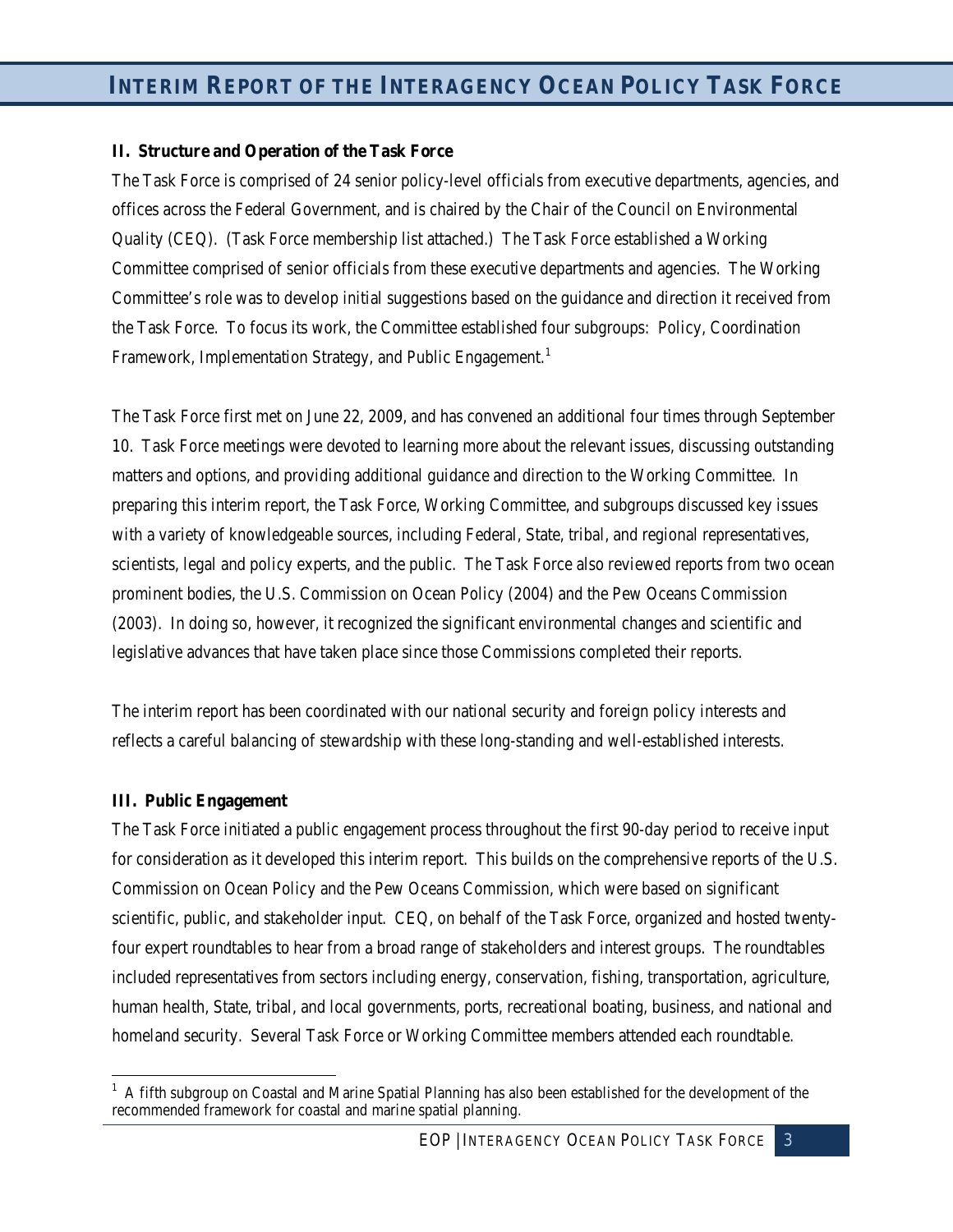There was robust participation, and the Task Force received many valuable comments and perspectives for its consideration during each session. The Task Force will host additional roundtables during the next 90 days as it develops a possible framework for coastal and marine spatial planning.

On behalf of the Task Force, CEQ also set up a website to accept public comments. To date, the Task Force has received over five-hundred comments from a range of affected parties, including academia, citizens, commercial interests, non-governmental organizations, and States, tribes, and regional governance structures. Many of the groups commenting represent constituencies of hundreds or thousands of members.

Additionally, the Task Force will host six regional public meetings. These meetings are scheduled to take place in the following cities: Anchorage, Alaska (held on August 21, 2009); San Francisco, California; Providence, Rhode Island; Cleveland, Ohio; New Orleans, Louisiana; and Honolulu, Hawaii. All but the first of these public meetings will be held during the second 90 days of the Task Force's work, which is focused on coastal and marine spatial planning. Consequently, the Task Force expects most of the input at these meetings to be focused on that topic, although comments on the report will be welcome.

The public meetings, roundtables, and website showcased a strong desire and enthusiasm among participants for a National Policy that provides clarity and direction regarding how the Nation will better care for the ocean, our coasts, and the Great Lakes. A valuable and wide diversity of interests were represented, and several key themes emerged. While not exhaustive, these include:

- Support for adopting ecosystem-based management as a guiding principle, acknowledging regional differences, and practicing adaptive management;
- Support for embracing science-based decision-making and investing in ecosystem-based science, research, and ocean observations, including comprehensive research on the linkages among ecosystem health, human health, economic opportunity, national and homeland security, social justice, and environmental change, including climate change;
- Desire for improved coordination and collaboration across Federal, State, tribal, and local governments, and regional governance structures, and for improved transparency and public participation, while avoiding new layers of bureaucracy and unnecessary costs;
- Support for improving both formal and informal education about the ocean, our coasts, and the Great Lakes;
- Support for ensuring that policies are adequately funded; and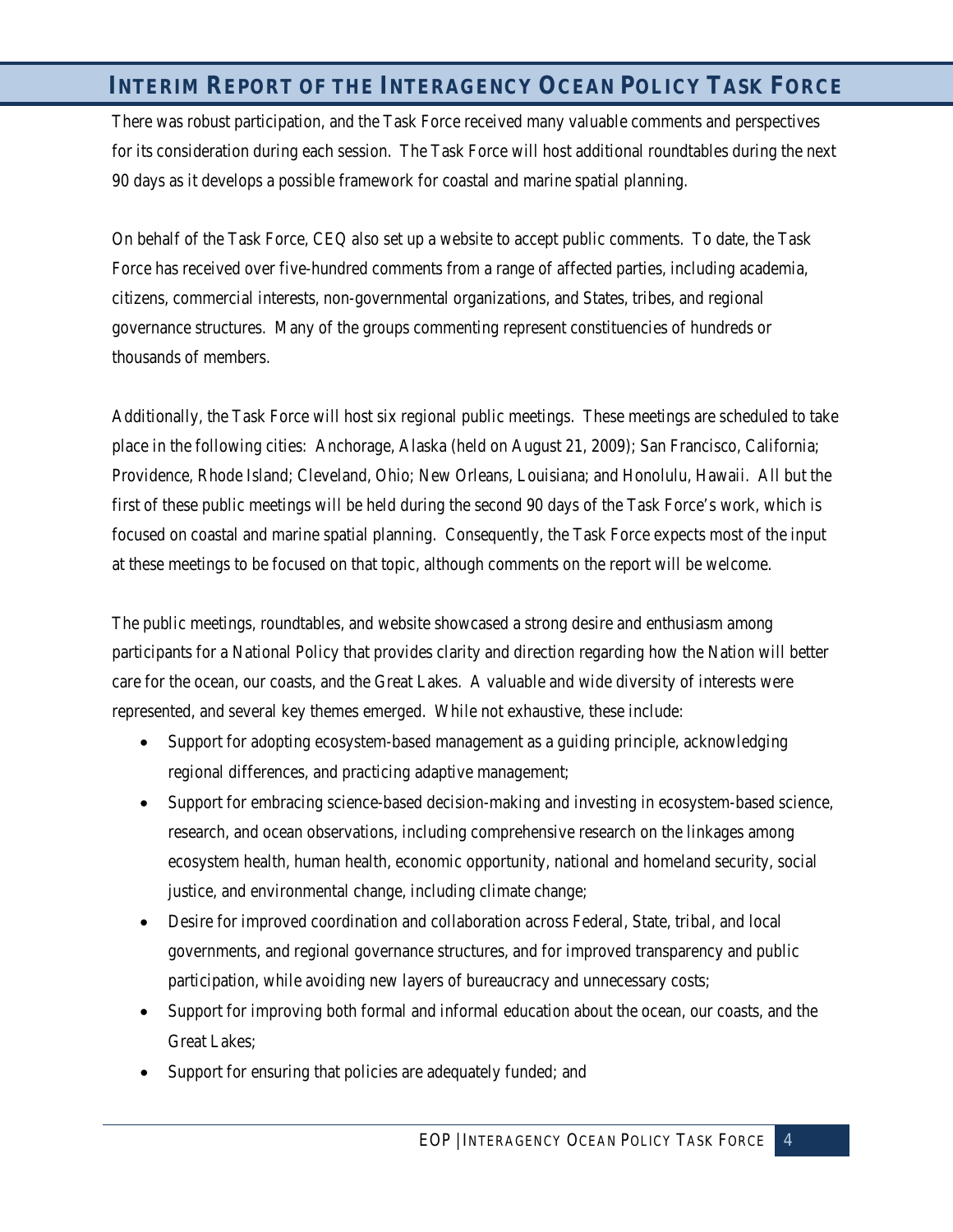• Support for joining the 1982 United Nations Convention on the Law of the Sea (the Law of the Sea Convention).

The Task Force's deliberations benefitted from this input as it developed its report. To complement these efforts, and to be responsive to numerous requests, the Task Force strongly endorses issuing this interim report for 30 days of public comment. This would allow for additional public engagement to help you and your Administration make a more informed decision on what actions to take in response to these suggestions.

## **IV**. **Interim Report of the Task Force**

In developing its interim report, the Task Force reviewed a number of Federal, State, and foreign policies and models, past and pending legislation, the recommendations contained in the two earlier Ocean Commissions' reports, and public comments. The following brief synopsis provides an overview of the suggested National Policy, Policy Coordination Framework, and Implementation Strategy.

#### Suggested National Policy for the Stewardship of the Ocean, Our Coasts, and the Great Lakes

The Task Force believes that the policy should contain the following elements:

- 1. A vision of what a National Policy should achieve for the ocean, our coasts, and the Great Lakes;
- 2. A brief context section describing the value of these important areas, the various issues confronting them, and the urgency to take effective action;
- 3. The statement of our National Policy; and
- 4. A set of overarching guiding principles for United States management decisions and actions affecting the ocean, our coasts, and the Great Lakes.

The suggested *National Policy for the Stewardship of the Ocean, Our Coasts, and the Great Lakes* would provide a comprehensive national approach to uphold our stewardship responsibilities; ensure accountability for our actions; and serve as a model of balanced, productive, efficient, sustainable, and informed ocean, coastal, and Great Lakes use, management, and conservation within the global community. The National Policy recognizes that America's stewardship of the ocean, our coasts, and the Great Lakes is intrinsically and intimately linked to environmental sustainability, human health and wellbeing, national prosperity, adaptation to climate and other environmental change, social justice, foreign policy, and national and homeland security.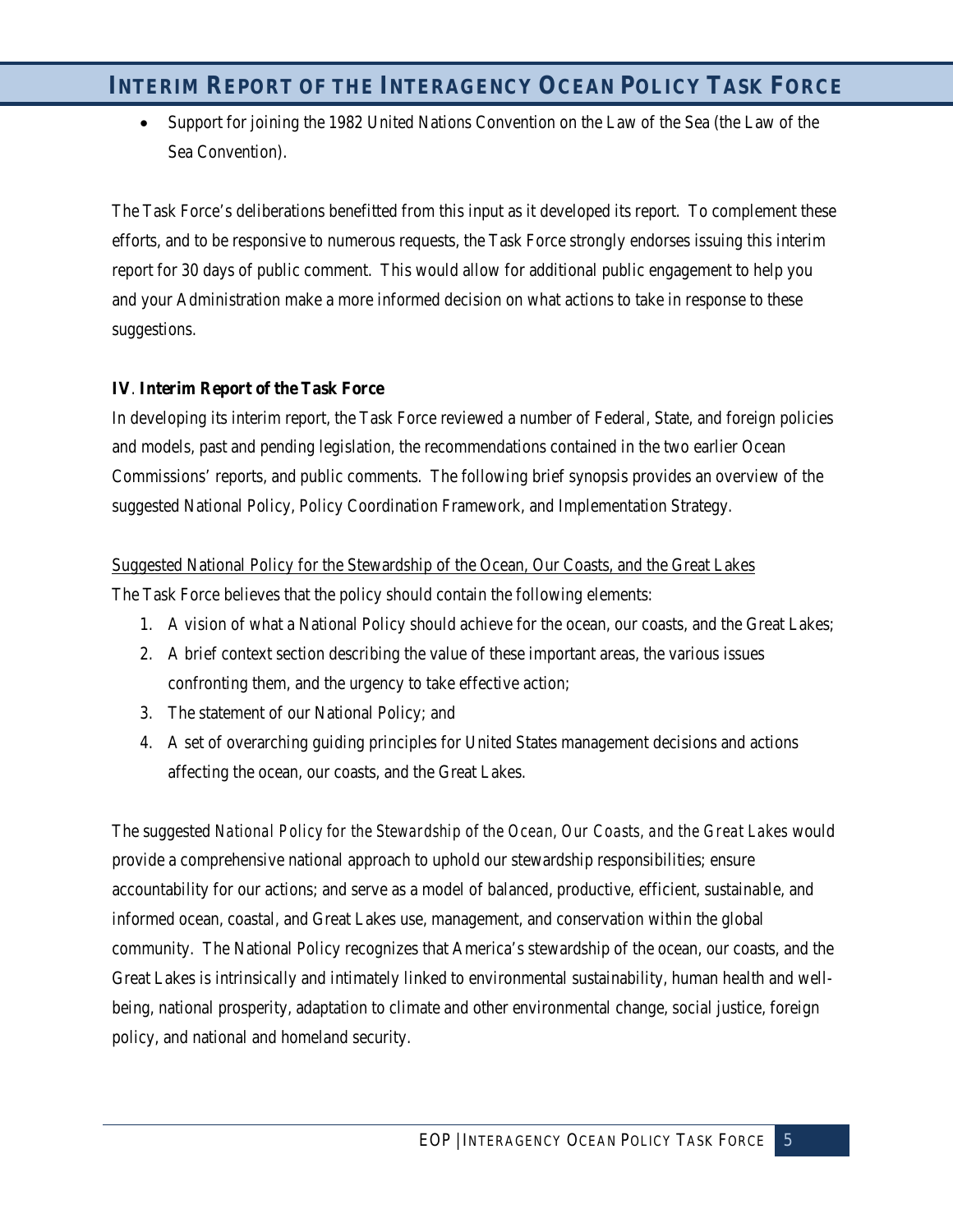# Policy Coordination Framework to Improve the Stewardship of the Ocean, Our Coasts, and the Great Lakes

The Task Force reviewed the existing coordination framework, with a particular focus on the existing Committee on Ocean Policy (COP), established by Executive Order 13366 in 2004. The COP has been moderately effective in establishing forums for bringing Federal agencies together to coordinate on ocean-related matters. However, numerous parties from both within and outside the structure have strongly suggested to the Task Force that the design could be improved. Key themes for improvement included:

- The need for a strong, clear, overarching policy mandate and the setting of national ocean priorities;
- The need for high-level direction and policy guidance from a clearly designated and identifiable authority;
- The need for more consistent and sustained senior-level participation and attention on oceanrelated issues from all member agencies and departments;
- The advantages of stronger linkages between management and science;
- The need for an improved, clear structure for ongoing and active engagement with State, tribal, and local authorities, and regional governance structures to address relevant issues; and
- The need for improved coordination with other Executive branch policy committees.

The Task Force recognized that various options could be pursued. After careful and deliberate consideration of various models, the Task Force suggests a combination of modifications to the structure of the existing COP, a stronger mandate and direction, and renewed and sustained high-level engagement. The Task Force is confident that this combination of improvements provides a framework for more successful policy coordination to improve the stewardship of the ocean, our coasts, and the Great Lakes. Subject to later refinements, the Task Force suggests the following:

- Consolidating and strengthening the Principal- and Deputies-level components within a single National Ocean Council (NOC) structure;
- Strengthening the decision-making and dispute-resolution processes by defining clear roles for the NOC, and the NOC leadership;
- Creating a Governance Advisory Committee to formally engage with State, tribal and local authorities, and regional governance structures;
- Strengthening the link between science and management by creating an integrated Steering Committee of the NOC; and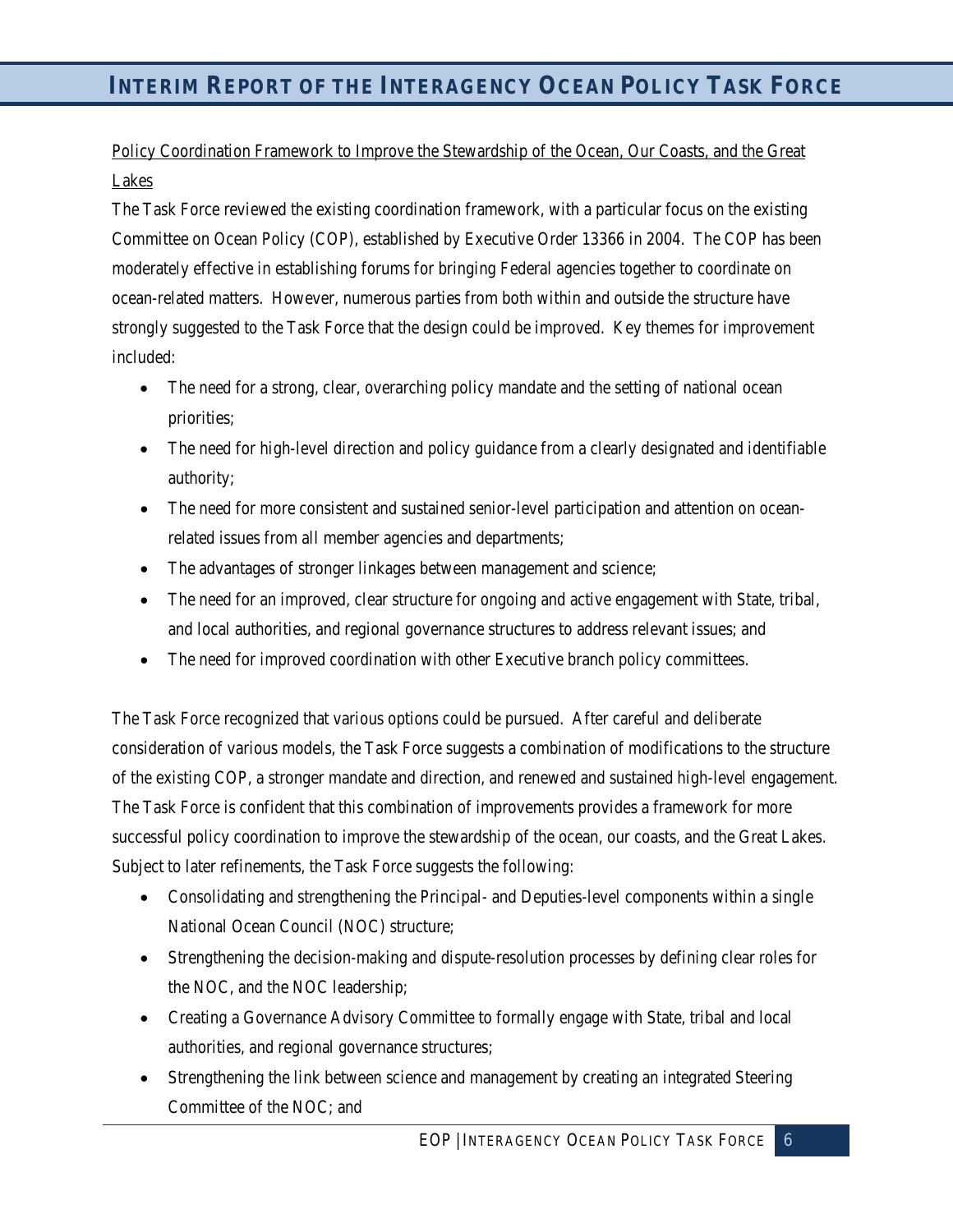• Strengthening coordination between the NOC, the National Security Council, the National Economic Council, the Office of Energy and Climate Change, the Council on Environmental Quality, the Office of Science and Technology Policy, the Office of Management and Budget, and other White House entities.

## Implementation Strategy

The Task Force considered a number of options for outlining initial strategies to implement the National Policy. There was an array of views on this strategy among Task Force members, stakeholders, and the public, ranging from developing a very detailed action plan to providing for more general categories from which detailed plans would develop over time. The Task Force recognized that within a 90-day timeframe there were limits to what could or should be accomplished and noted that it was directed to suggest a strategy as opposed to a plan. However, the Task Force felt strongly that regardless of the level of specificity of these priority objectives, actions to implement them must, at a minimum, have clear direction, measurable goals and outcomes, and timeframes for completion. The interim report seeks to also ensure coordination and collaboration with State, tribal and local authorities, and regional government structures, as appropriate.

The Task Force's suggested implementation strategy identifies the following nine priority objectives that our Nation should pursue to implement the National Policy.

- **Ecosystem-Based Management:** Adopt ecosystem-based management as a foundational principle for the comprehensive management of the ocean, our coasts, and the Great Lakes.
- **Coastal and Marine Spatial Planning:** Implement comprehensive, integrated, ecosystem-based coastal and marine spatial planning and management in the United States.
- **Inform Decisions and Improve Understanding:** Increase knowledge to continually inform and improve management and policy decisions and the capacity to respond to change and challenges. Better educate through formal and informal programs the public about the ocean, our coasts, and the Great Lakes.
- **Coordinate and Support:** Better coordinate and support Federal, State, tribal, local, and regional management of the ocean, our coasts, and the Great Lakes. Improve coordination and integration across the Federal Government, and as appropriate, engage with the international community.
- **Resiliency and Adaptation to Climate Change and Ocean Acidification:** Strengthen resiliency of coastal communities and marine and Great Lakes environments and their abilities to adapt to climate change impacts and ocean acidification.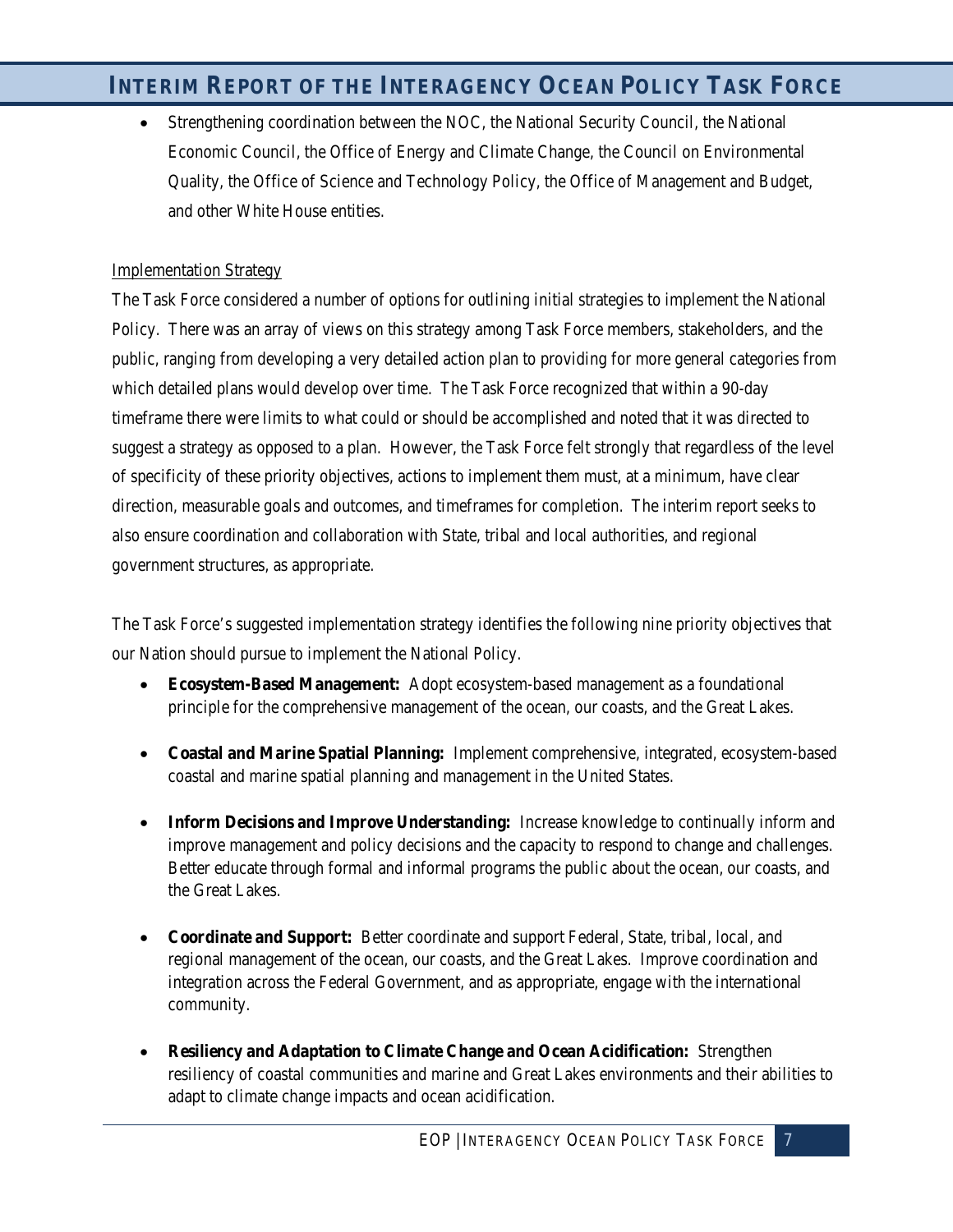- **Regional Ecosystem Protection and Restoration:** Establish and implement an integrated ecosystem protection and restoration strategy that is science-based and aligns conservation and restoration goals at the Federal, State, tribal, local, and regional levels.
- **Water Quality and Sustainable Practices on Land:** Enhance water quality in the ocean, along our coasts, and in the Great Lakes by promoting and implementing sustainable practices on land.
- **Changing Conditions in the Arctic:** Address environmental stewardship needs in the Arctic Ocean and adjacent coastal areas in the face of climate-induced and other environmental changes.
- **Ocean, Coastal, and Great Lakes Observations and Infrastructure:** Strengthen and integrate Federal and non-Federal ocean observing systems, sensors, and data collection platforms into a national system and integrate that system into international observation efforts.

These priority objectives provide a bridge between policy and specific actions, but do not prescribe in detail how individual entities will undertake their responsibilities. Instead, the NOC would develop strategic action plans for each of the priority objectives, focusing on key areas identified by the Task Force. This would allow adequate time to fully consider the necessary details for implementation, and, as appropriate, to coordinate with States, tribal, and local authorities, regional governance structures, academic institutions, non-governmental organizations, and private enterprise.

#### Conclusion

The Task Force is pleased to submit this interim report and fulfill the first part of its charge. Having considered a broad range of public comments, this report reflects the requests and concerns of all interested parties. Though the main focus of the Task Force now turns to developing a framework for coastal and marine spatial planning, due to the President by December 9, 2009, the Task Force anticipates that this interim report will continue to be refined as the Task Force receives further thoughtful input from stakeholders. With this continued public participation, the Task Force will be able to provide the President with the best possible final set of recommendations.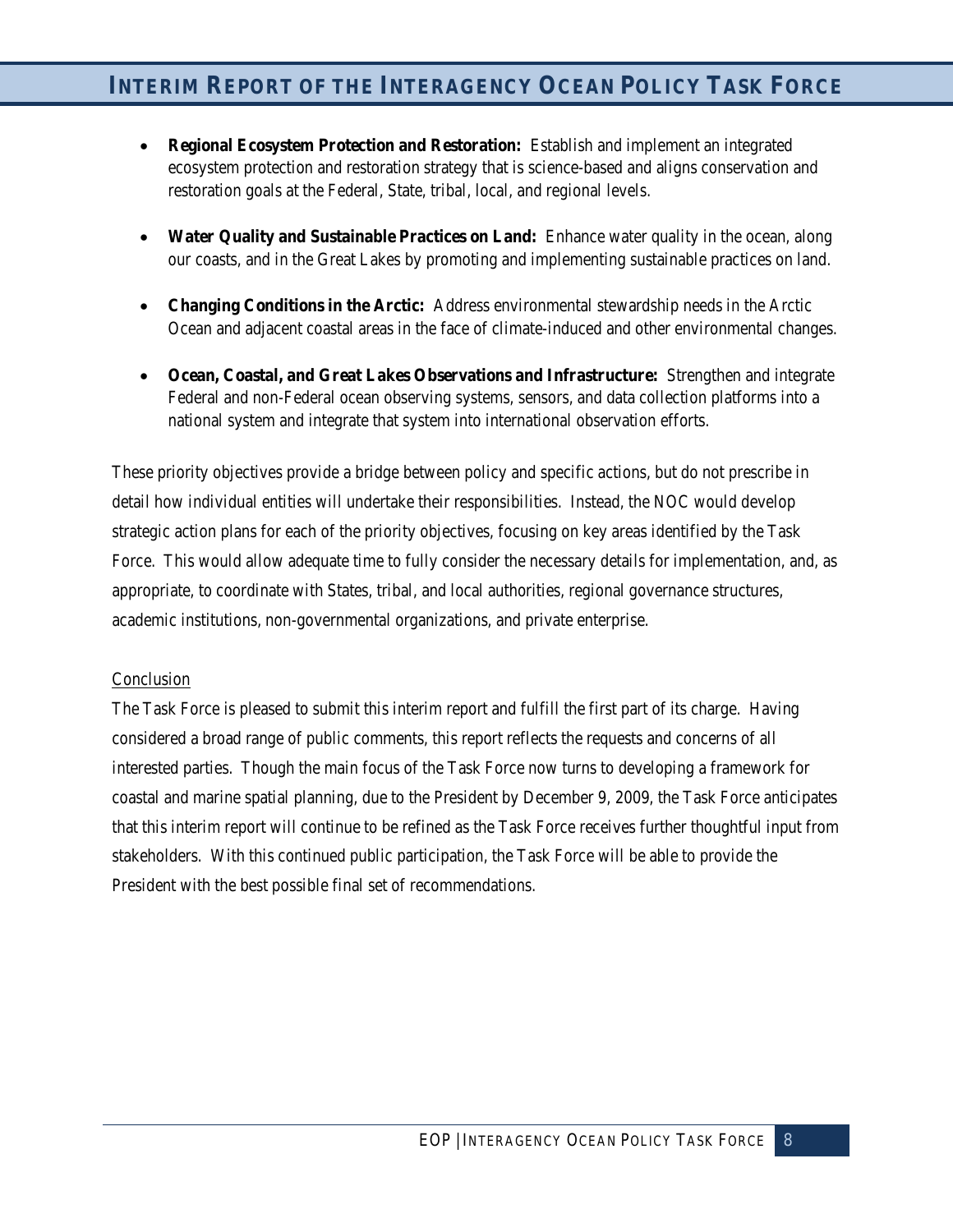# **PROPOSED NATIONAL POLICY FOR THE STEWARDSHIP OF THE OCEAN, OUR COASTS, AND THE GREAT LAKES**

#### **I. Vision**

An America whose stewardship ensures that the ocean, our coasts, and the Great Lakes are healthy and resilient, safe and productive, and understood and treasured so as to promote the well-being, prosperity, and security of present and future generations.

#### **II. National Policy Context**

#### The Value of the Ocean, Our Coasts, and the Great Lakes

America is intricately connected to and directly reliant on the ocean, our coasts, and the Great Lakes. Each of us – whether living and working in the country's heartland or along its coasts – affects and is affected by these places. Their beauty inspires us, and their bounty contributes to our national well-being and security. Nearly half of our population is located in coastal counties. Our rich and productive coastal regions and waters account for the great majority of the national economy, totaling trillions of dollars each year, and support distant communities that may not even be aware of the connection between the land and sea. Millions of visitors enjoy our Nation's seashores each year, contributing not only to the economy, but also to personal and communal satisfaction and fulfillment. The sea is both a refuge for spiritual reflection and a powerhouse of excitement for educating students of all ages and interests.

With over 95,000 miles of coastline and the largest exclusive economic zone in the world, our Nation benefits from a wealth of goods and services derived from the ocean, our coasts, and the Great Lakes. They provide food, fresh water, minerals, energy, and other natural resources and ecological benefits. They support tens of millions of jobs, and are a source of recreation. They also play a critical role in our Nation's transportation, economy, and trade, as well as in the global mobility and readiness of our Armed Forces and the maintenance of international peace and security.

The ocean supports human health and well-being in myriad ways, including as a source of healthy foods, pharmaceuticals, and other beneficial compounds. The ocean is a source of existing energy and offers numerous opportunities for renewable energy, which can help to secure our energy independence and mitigate climate change.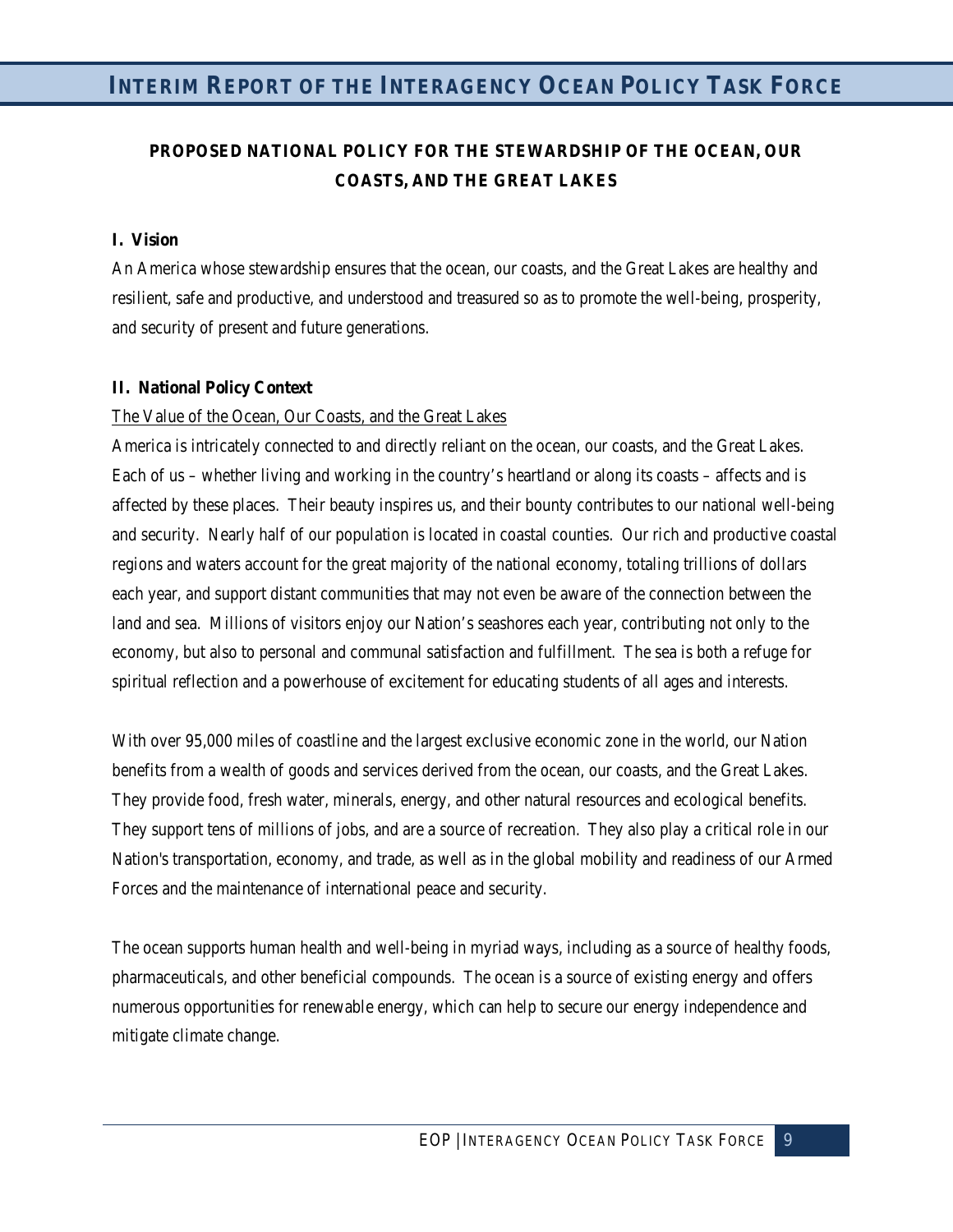The ocean and Great Lakes exert significant influence over how our planet functions. Covering over 70 percent of the Earth, the ocean plays a primary role in our planet's environment and natural operations, including weather and climate. The ocean's ability to absorb and store heat from the atmosphere and transport it to other parts of the globe keeps daily temperatures within a livable range. The Great Lakes are the largest freshwater system on Earth, with 10,000 miles of shoreline and some 95 percent of the Nation's fresh surface water. While we commonly refer to different oceans (Atlantic, Pacific, Arctic, etc.), it is important to recognize that all of these bodies of water are connected and influenced by each other. These linkages require our Nation to recognize that we benefit from and affect one global ocean.

The ocean shapes and sustains all life on Earth. We are dependent on the ocean for the air we breathe, the food we eat, and the water we drink. Though we may not think about it, processes on land and in the water, including biological processes, are intricately linked so that changes in one can have profound effects on the other. The ocean is both the beginning and the end of the Earth's water cycle. Water that evaporates from the surface of the ocean becomes rain that falls on our fields and fills our aquifers. Much of this precipitation eventually finds rivers which flow back to the sea, starting the cycle once more. Half of the oxygen we breathe comes from microscopic plants living in the ocean. Coastal barrier islands, coral reefs, mangroves, and wetlands serve as buffers between coastal communities and damaging floods and storms. Coastal wetlands are a nursery for many recreational and commercial fish species, provide essential habitat for many migratory birds and mammals, and serve as a natural filter helping to keep our waters clean. Ocean and coastal ecosystems absorb and detoxify many pollutants, recycle nutrients, and help control pests and pathogens. Marine ecosystems house biological diversity exceeding that found in the world's rain forests.

#### Challenges Facing the Ocean, Our Coasts, and the Great Lakes

The importance of ocean, coastal, and Great Lakes ecosystems cannot be overstated; simply put, we need them to survive. It is clear that these invaluable and life-sustaining assets are vulnerable to human activities and, at the same time, human communities are rendered more vulnerable when these resources are degraded. Yet, ocean, coastal, and Great Lakes ecosystems are experiencing an unprecedented rate of change due to human activities. We are only now beginning to understand the full extent of the direct and indirect consequences of our actions on these systems.

Climate change is impacting the ocean, our coasts, and the Great Lakes. Increasing water temperatures are altering habitats, migratory patterns, and ecosystem structure and function. Coastal communities are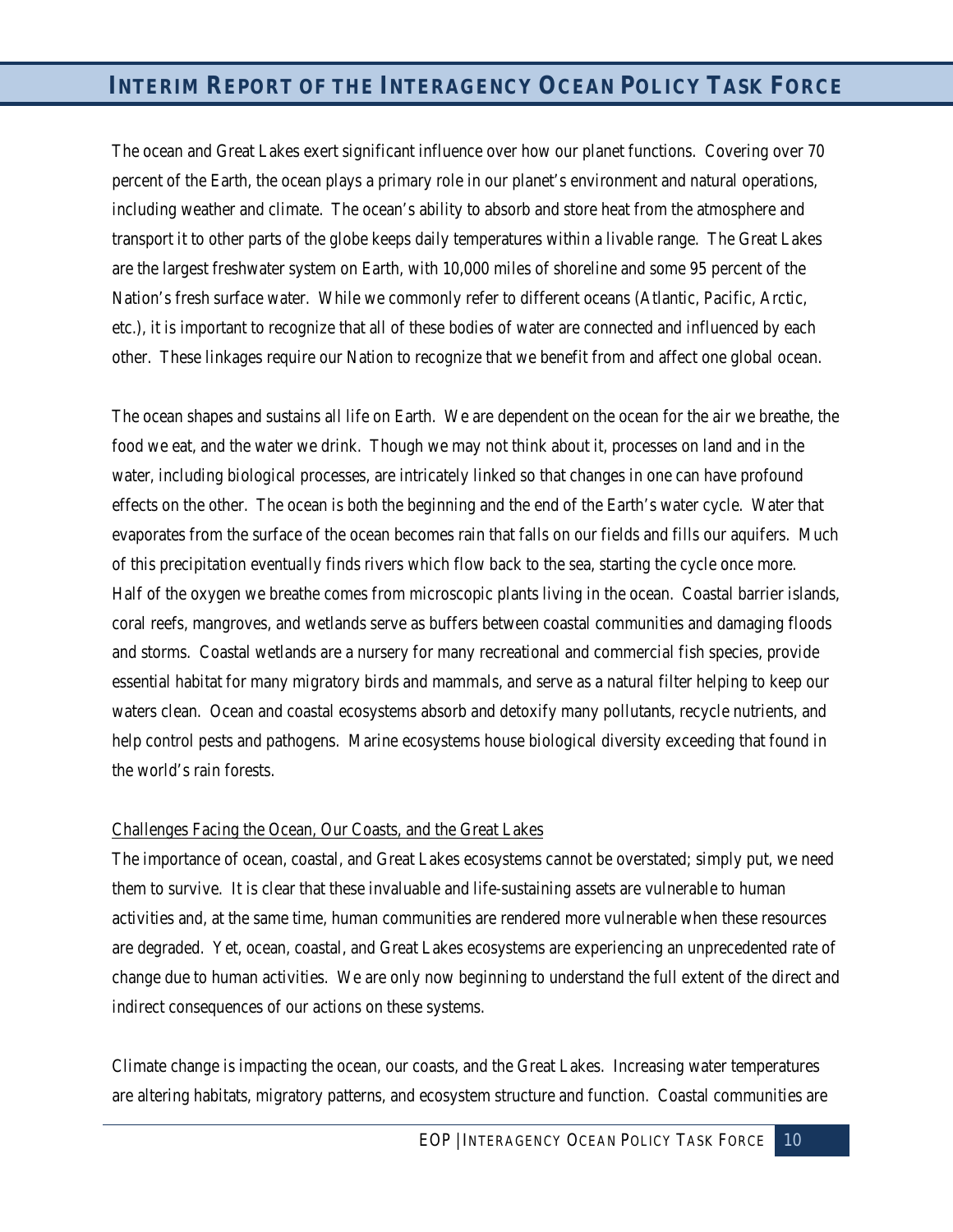facing sea-level rise, inundation, increased threats from storms, erosion, and significant loss of coastal wetlands. The ocean's ability to absorb carbon dioxide from the atmosphere buffers the impacts of climate change, but also causes the ocean to become more acidic, threatening not only the survival of individual species of marine life, but also entire marine ecosystems. The ocean buffers increased global temperatures by absorbing heat, but increasing temperatures are causing sea levels to rise by expanding seawater volume and melting land-based ice. Increased temperatures may eventually reduce the ocean's ability to absorb carbon dioxide. Conversely, climate change is predicted to lower the water levels of the Great Lakes, thereby altering water cycles, habitats, and economic uses of the lakes.

Along many areas of our coasts and within the Great Lakes, biological diversity is in decline due to overfishing, introduction of invasive species, and loss and degradation of essential habitats from coastal development and associated human activities. The introduction of non-native species can carry significant ecological and economic costs. Human and marine ecosystem health are threatened by a range of challenges, including increased levels of exposure to toxins from harmful algal blooms and other sources, and greater contact with infectious agents. Areas in numerous bays, estuaries, gulfs, and the Great Lakes are now consistently low in or lacking oxygen, creating dead zones along our bays and coasts. Unsustainable fishing (e.g., overfishing) remains a serious concern with consequences for marine ecosystems and human communities. In the Arctic, environmental changes are revealing the vulnerability of its ecosystems. These changes are increasing stressors and impacts on the ecosystems, people, and communities in the region, and are presenting new domestic and international management challenges.

Many of these concerns are attributable not only to activities within marine and Great Lakes ecosystems, but also to actions that take place in our Nation's interior. For example, our industries, agricultural and transportation operations, cities, and suburbs generate various forms of pollution. Industrial operations emit pollutants, such as nitrogen and mercury, into the atmosphere that often find their way into the ocean and Great Lakes. Rain washes residues, chemicals, and oily runoff from our roadways into our estuaries and coastal waters. Heavy rainfall events can wash sediment, pesticides, and nutrients from our fields, lawns, and agricultural operations into our waters. Urban and suburban development, including the construction of roads, highways, and other infrastructure, as well as modification to rivers and streams, can adversely affect the habitats of aquatic and terrestrial species.

Demands on the ocean, our coasts, and the Great Lakes are intensifying, spurred by population growth, migration to coastal areas, and economic activities. Energy development, shipping, aquaculture, and emerging security requirements are examples of new or expanding uses expected to place increasing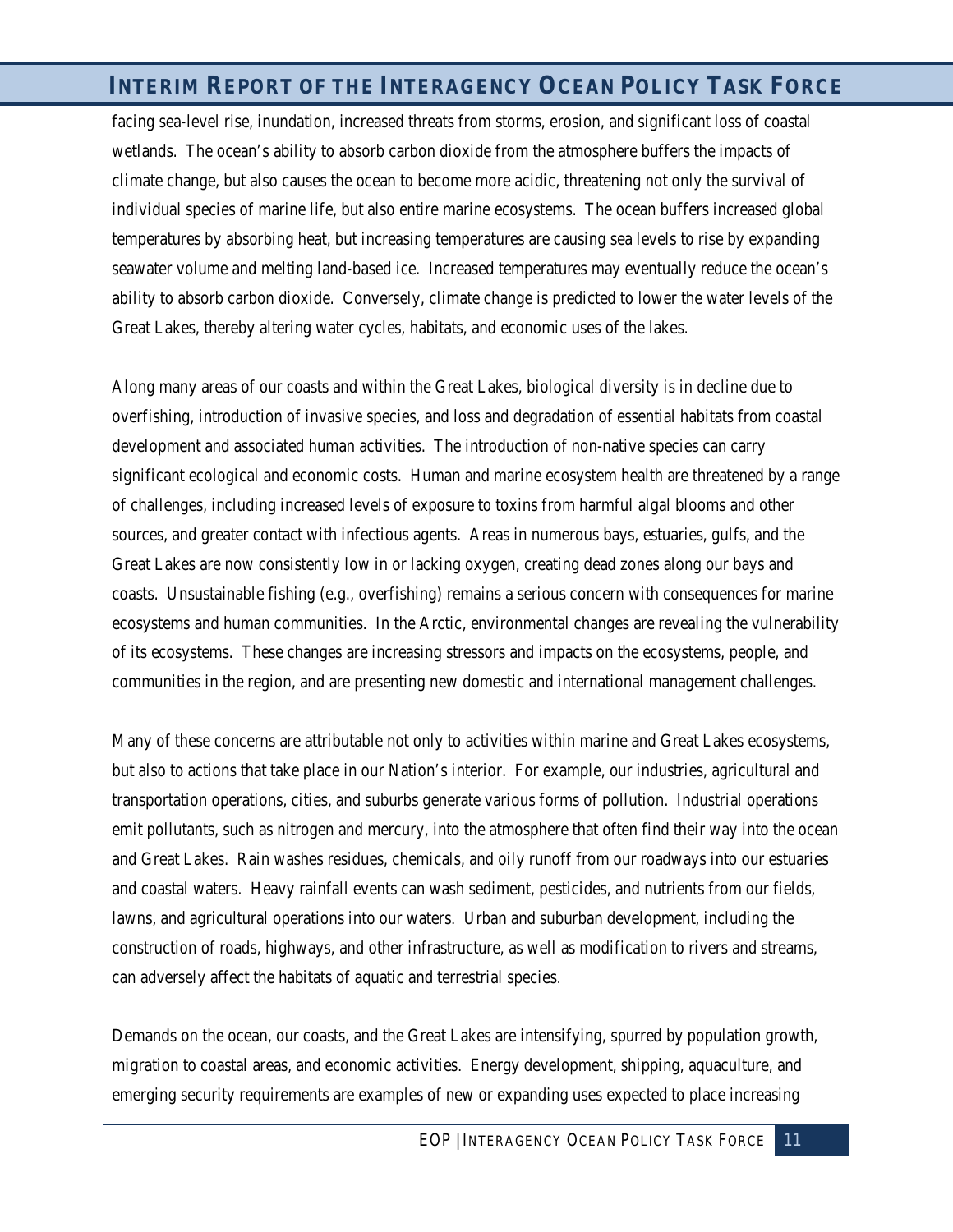demands on our ocean, coastal, and Great Lakes ecosystems. As these demands increase, we must also preserve the abundant and sustainable marine resources and healthy ecosystems that are critical to the well-being and continued prosperity of our Nation.

#### The State of the National Framework for Policy Coordination

The challenges we face in stewardship of the ocean, our coasts, and the Great Lakes lie not only within the ecosystems themselves, but also in the laws, authorities, and governance structures intended to manage our use and conservation of them. United States governance and management of these areas span hundreds of domestic policies, laws, and regulations covering international, Federal, State, tribal, and local interests. These issues range from stewardship and resource use, to maritime safety and commerce, national security, water quality, ports and other transportation infrastructure, and energy. Challenges and gaps arise from the complexity and structure of this regime.

These challenges are not limited to our domestic governance and management regimes.Our Nation, as a major maritime power and coastal State, has a large stake in the development and interpretation of international law and policy applicable to the ocean, our coasts, and the Great Lakes. Our national security interests are tightly linked to navigational rights and freedoms, as well as to operational flexibility. Our national security and economic interests are also linked to our ability to secure U.S. sovereign rights over resources in extensive marine areas off our coasts, to promote and protect U.S. interests in the marine environment, and to ensure that our maritime interests are respected and considered internationally. The Administration's support for accession to the Law of the Sea Convention reflects several important objectives, including strengthening our Nation's ability to participate in and influence international law and policy related to the ocean.

#### Time to Act

The time has come for a national policy to uphold our stewardship responsibilities, ensure accountability for our actions, and serve as a model of balanced, productive, efficient, sustainable, and informed ocean, coastal, and Great Lakes use, management, and conservation within the global community. Today, as never before, we better comprehend the linkages among land, air, fresh water, ocean, ice, and human activities. We recognize that change is occurring rapidly and must be addressed. Advances in science and technology provide better and timelier information and understanding to guide decision-making. By applying the principles of ecosystem-based management (in which we integrate ecological, social, economic, commerce, health, and security goals, and recognize humans as key components of the ecosystem and healthy ecosystems as essential to human well-being) and adaptive management (whereby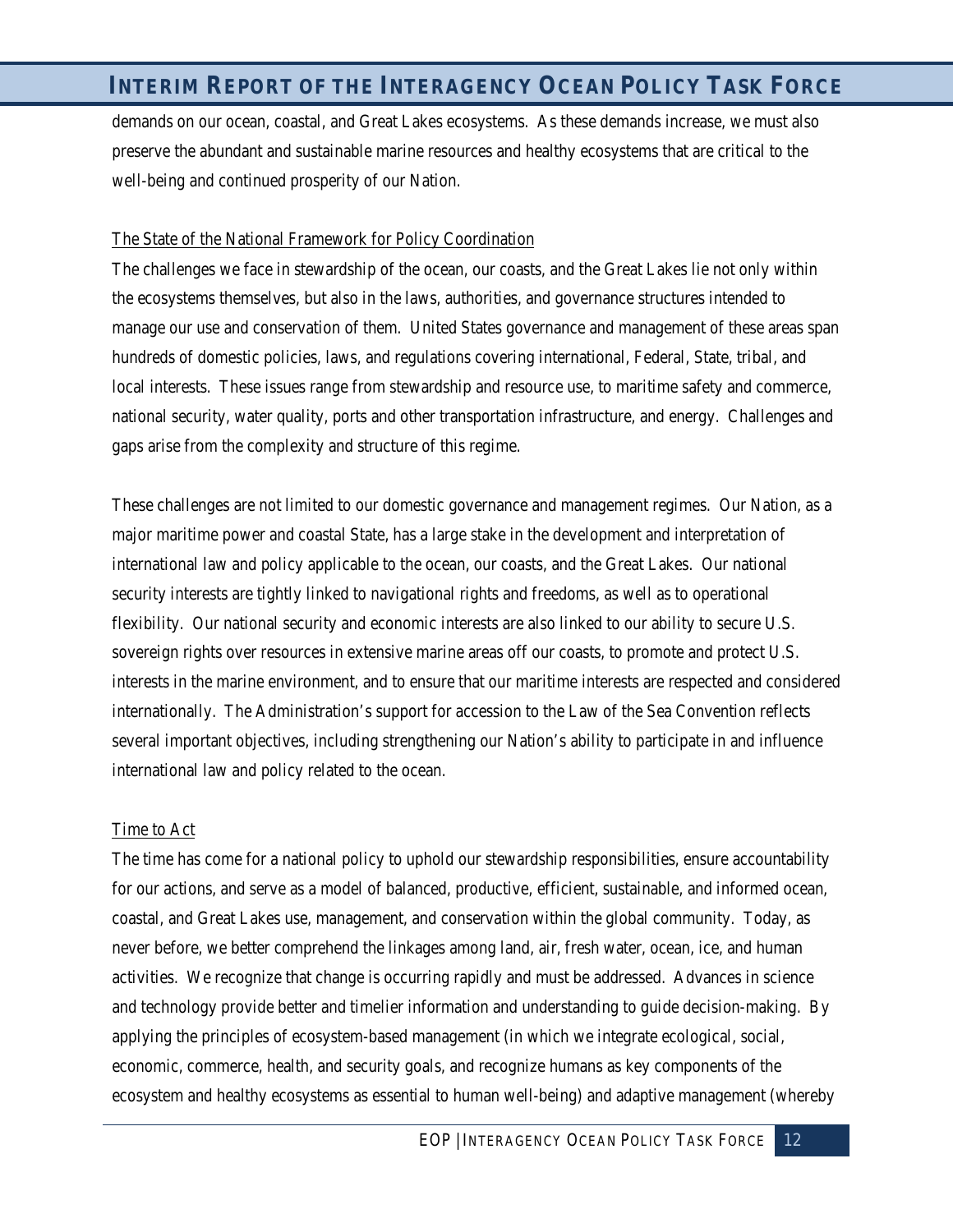we routinely assess management actions to allow for better informed and improved future decisions) in a coordinated and collaborative approach, the Nation can improve its response to environmental, social, economic, and security challenges. With a clear national policy and a revitalized, empowered, unifying, and comprehensive framework to coordinate efforts among Federal, State, tribal, and local authorities, including regional governance structures, non-governmental organizations, the private sector, and the public, we can work together toward the changes needed to secure the health and prosperity of the ocean, our coasts, and the Great Lakes.

## **III. Policy**

America's stewardship of the ocean, our coasts, and the Great Lakes is intrinsically and intimately linked to environmental sustainability, human health and well-being, national prosperity, adaptation to climate and other environmental changes, social justice, international diplomacy, and national and homeland security. Therefore, it is the policy of the United States to:

#### 1. Healthy and Resilient Ocean, Coasts, and Great Lakes

- Protect, maintain, and restore the health and biological diversity of ocean, coastal, and Great Lakes ecosystems and resources;
- Improve the resiliency of ocean, coastal, and Great Lakes ecosystems, communities, and economies;
- Bolster the conservation and sustainable uses of land in ways that will improve the health of ocean, coastal, and Great Lakes ecosystems; and
- Use the best available science and knowledge to inform decisions affecting the ocean, our coasts, and the Great Lakes, and enhance humanity's capacity to understand, respond, and adapt to a changing global environment.

## 2. Safe and Productive Ocean, Coasts, and Great Lakes

- Support sustainable, safe, secure, and productive uses of the ocean, our coasts, and the Great Lakes;
- Respect and preserve our Nation's maritime heritage, including our social, cultural, and historical values; and
- Exercise rights and jurisdiction and perform duties in accordance with applicable international law, including respect for and preservation of navigational rights and freedoms, which are essential for the global economy and international peace and security.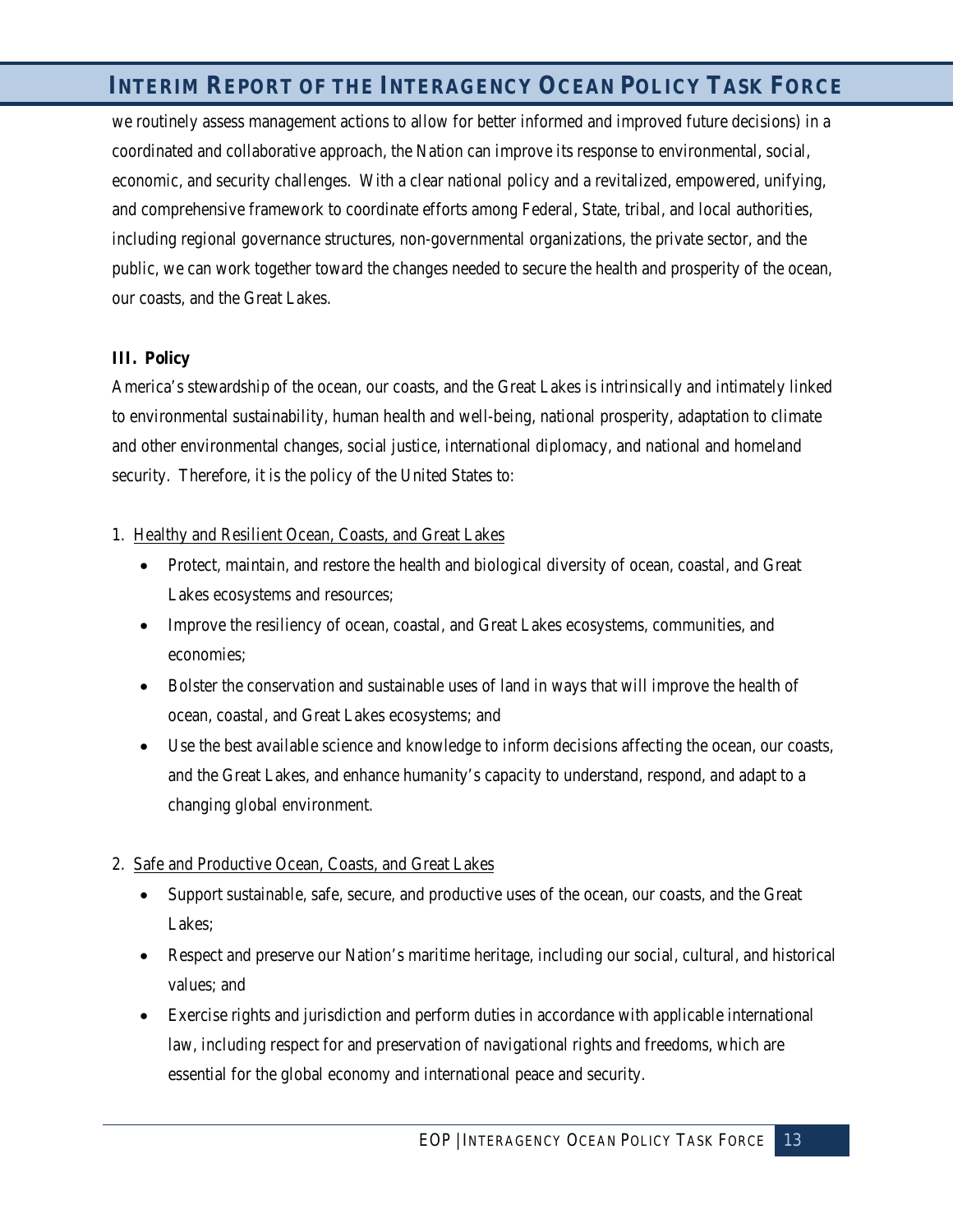- 3. Understood and Treasured Ocean, Coasts, and Great Lakes
	- Increase scientific understanding of ocean, coastal, and Great Lakes ecosystems as part of the global interconnected systems of air, land, ice, and water, including their relationships to humans and their activities;
	- Improve our understanding and awareness of changing environmental conditions, trends, and their causes, and of human activities taking place in ocean, coastal, and Great Lakes waters; and
	- Foster a public understanding of the value of the ocean, our coasts, and the Great Lakes to build a foundation for improved stewardship.

The United States will promote the objectives of this policy by:

- Ensuring a comprehensive and collaborative framework for the stewardship of the ocean, our coasts, and the Great Lakes that facilitates cohesive actions across the Federal Government, as well as participation of State, tribal, and local authorities, regional governance structures, nongovernmental organizations, the public, and the private sector;
- Cooperating and exercising leadership at the international level, including by joining the Law of the Sea Convention; and
- Supporting ocean stewardship in a fiscally responsible manner.

## **IV. Principles**

- 1. United States management decisions and actions affecting the ocean, our coasts, and the Great Lakes will be guided by the following stewardship principles to further this policy.
	- a. As responsible environmental stewards we will protect, maintain, and restore the health, productivity, and resiliency of ocean, coastal, and Great Lakes ecosystems (including their waters and resources). Policies, programs, and activities of the United States should be managed and conducted in a manner that seeks to prevent or minimize adverse environmental impacts to the ocean, our coasts, and the Great Lakes ecosystems and resources, including cumulative impacts, and to ensure and improve their integrity. They should be managed and conducted in a manner that does not undermine efforts to protect, maintain, and restore healthy and biologically diverse ecosystems and the full range of services they provide;
	- b. Decisions affecting the ocean, our coasts, and the Great Lakes should be informed by and consistent with the best available science. Decision-making will also be guided by a precautionary approach as reflected in the Rio Declaration of 1992 which states in pertinent part, "[w]here there are threats of serious or irreversible damage, lack of full scientific certainty shall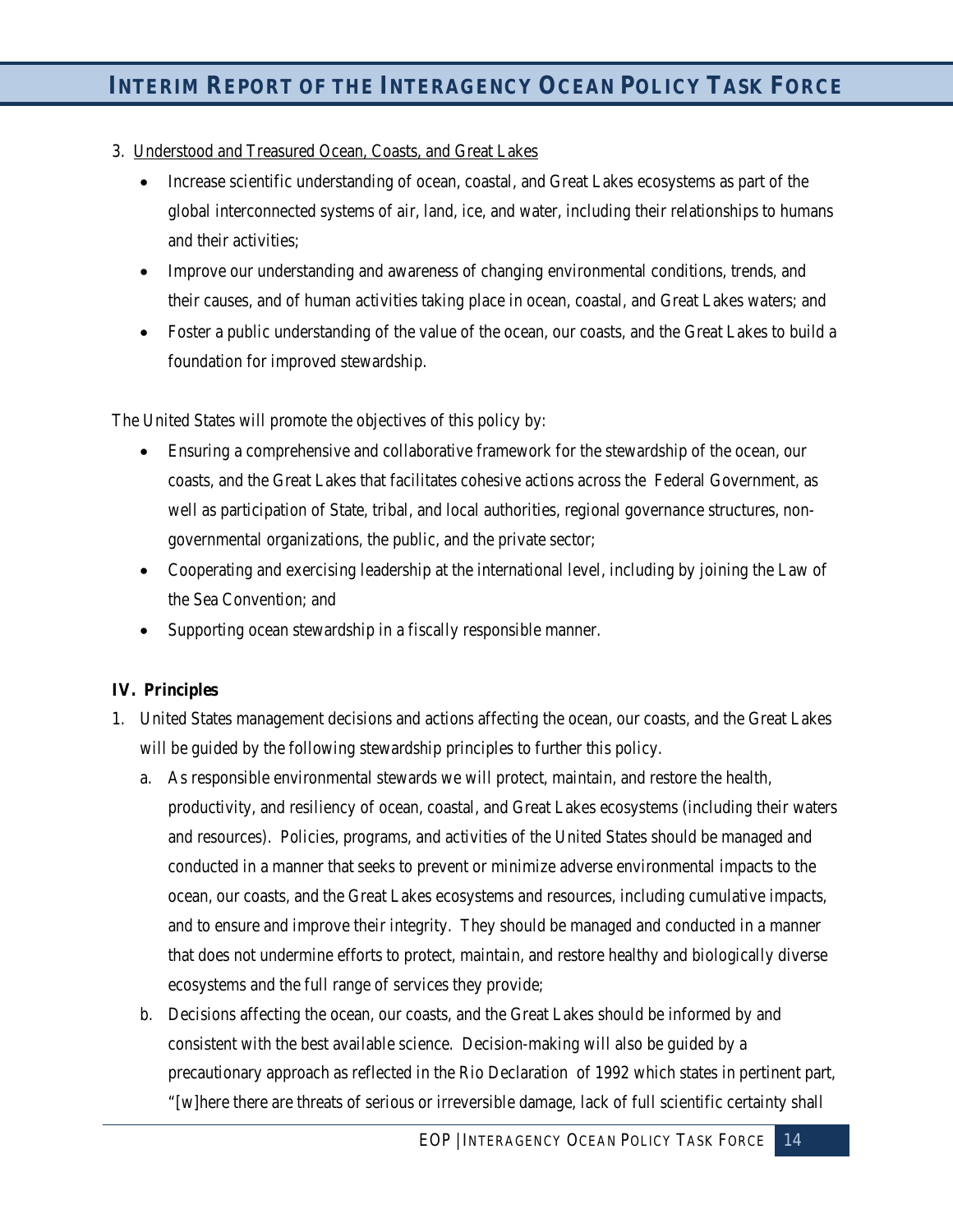not be used as a reason for postponing cost-effective measures to prevent environmental degradation"; and

- c. Actions taken to protect the ocean, our coasts, and the Great Lakes should endeavor to promote the principles that environmental damage should be avoided wherever practicable and that environmental costs should be internalized, taking into account the approach that those who cause environmental damage should generally bear the cost of that damage.
- 2. Human activities that may affect ocean, coastal, and Great Lakes ecosystems should be managed using ecosystem-based management and adaptive management, through an integrated framework that accounts for the interdependence of the land, air, water, ice, and the interconnectedness between human populations and these environments. Management should include monitoring and have the flexibility to adapt to evolving knowledge and understanding, changes in the global environment, and emerging uses.
- 3. Current and future uses of ocean, coastal, and Great Lakes ecosystems and resources should be managed and effectively balanced in a way that:
	- a. maintains and enhances the environmental sustainability of multiple uses, including those that contribute to the economy, commerce, security, and human health;
	- b. harmonizes competing and complementary uses effectively;
	- c. integrates efforts to protect, maintain, and restore the health, productivity, and resiliency of ocean, coastal, and Great Lakes ecosystems and the services they provide; and
	- d. recognizes environmental changes and impacts, including those associated with an increasingly ice-diminished Arctic, sea-level rise, and ocean acidification.
- 4. The United States should support disciplinary and interdisciplinary science, research, monitoring, modeling, forecasting, exploration, and assessment to continually improve understanding of ocean, coastal, and Great Lakes ecosystems. These efforts should include improving understanding of physical, biological, ecological, and chemical processes and changes, their interconnectedness with other parts of the Earth system, and with human populations, and the potential social and economic consequences of management decisions on the long-term health and well-being of the population, including human health and safety. This knowledge should be applied through ecosystem-based management and adaptive management. Information resulting from these efforts should be easily accessible to the public.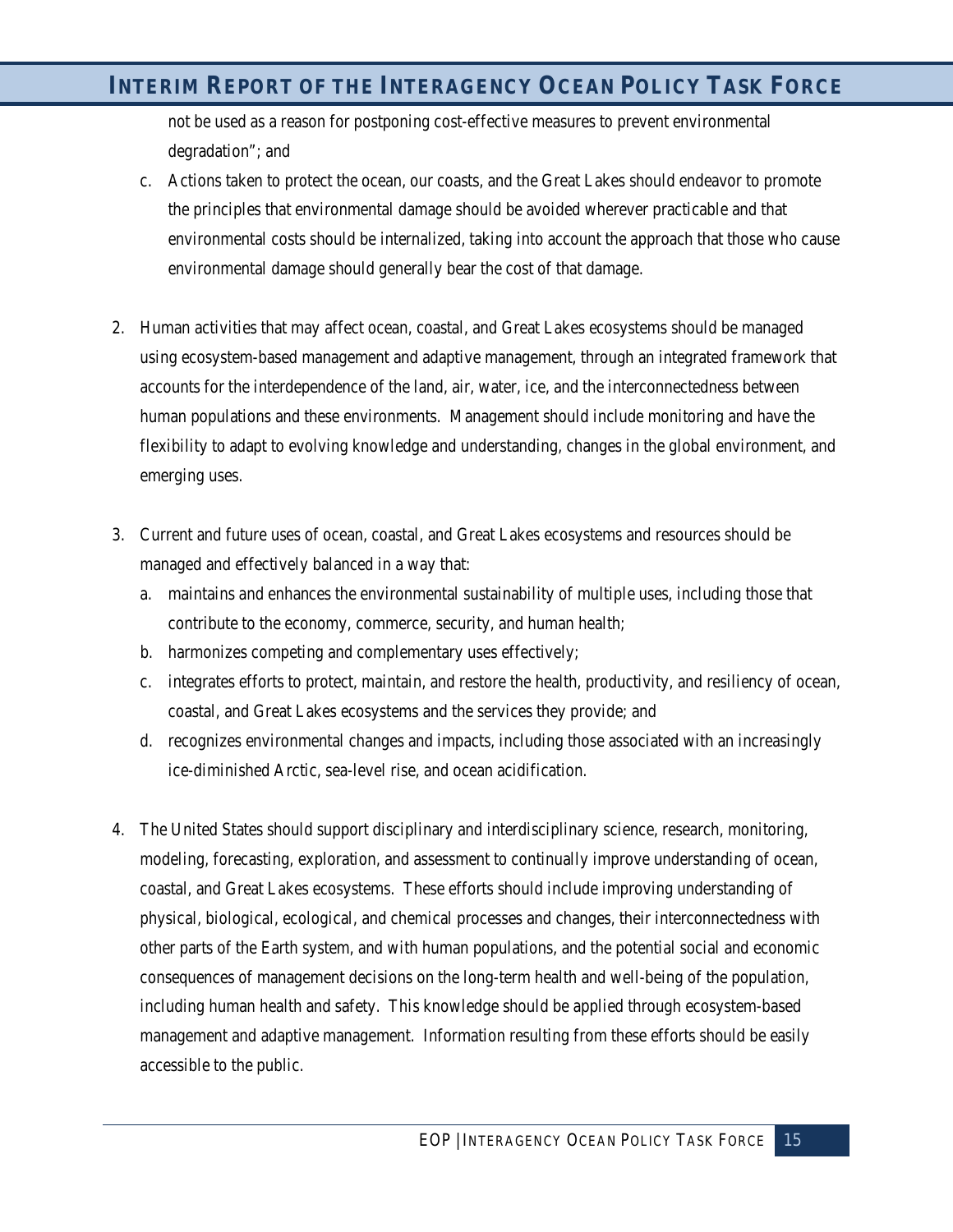- 5. The United States should develop an improved awareness of changing environmental conditions and trends, and their causes, and of human activities that take place in the ocean, coastal, and Great Lakes environments.
- 6. United States policies, programs, and activities should enhance formal and informal education about the ocean, our coasts, and the Great Lakes and their uses to build a foundation for greater understanding and improved stewardship, and build capacity to produce future scientists, managers, and members of a dynamic and innovative workforce.
- 7. The United States should cooperate and provide leadership internationally in the protection, management, and sustainable use of the world's ocean, coastal regions, and the Great Lakes in keeping with applicable conventions and agreements, and with customary international law, as reflected in the Law of the Sea Convention.
- 8. United States programs, policies, and activities that may impact ocean, coastal, or Great Lakes ecosystems, or engage the use of their resources, should be designed to meet measurable benchmarks in support of clear goals and objectives related to stewardship of these ecosystems.
	- a. These goals and objectives of programs and activities should be periodically reevaluated and their effectiveness assessed. This information should be used to adjust management priorities and guide future management and resource decisions; and
	- b. The United States should develop appropriate standards and methods for measurement and assessment of parameters associated with the health of ocean, coastal and Great Lakes ecosystems.
- 9. United States policies, programs, and activities that may impact ocean, coastal, or Great Lakes ecosystems, or engage the use of their resources, should be assessed and conducted within an integrated and comprehensive interagency planning framework that:
	- a. considers and addresses the full suite of impacts on resources, biological diversity, and ecosystems;
	- b. is based on the best available scientific knowledge;
	- c. considers and addresses potential use conflicts;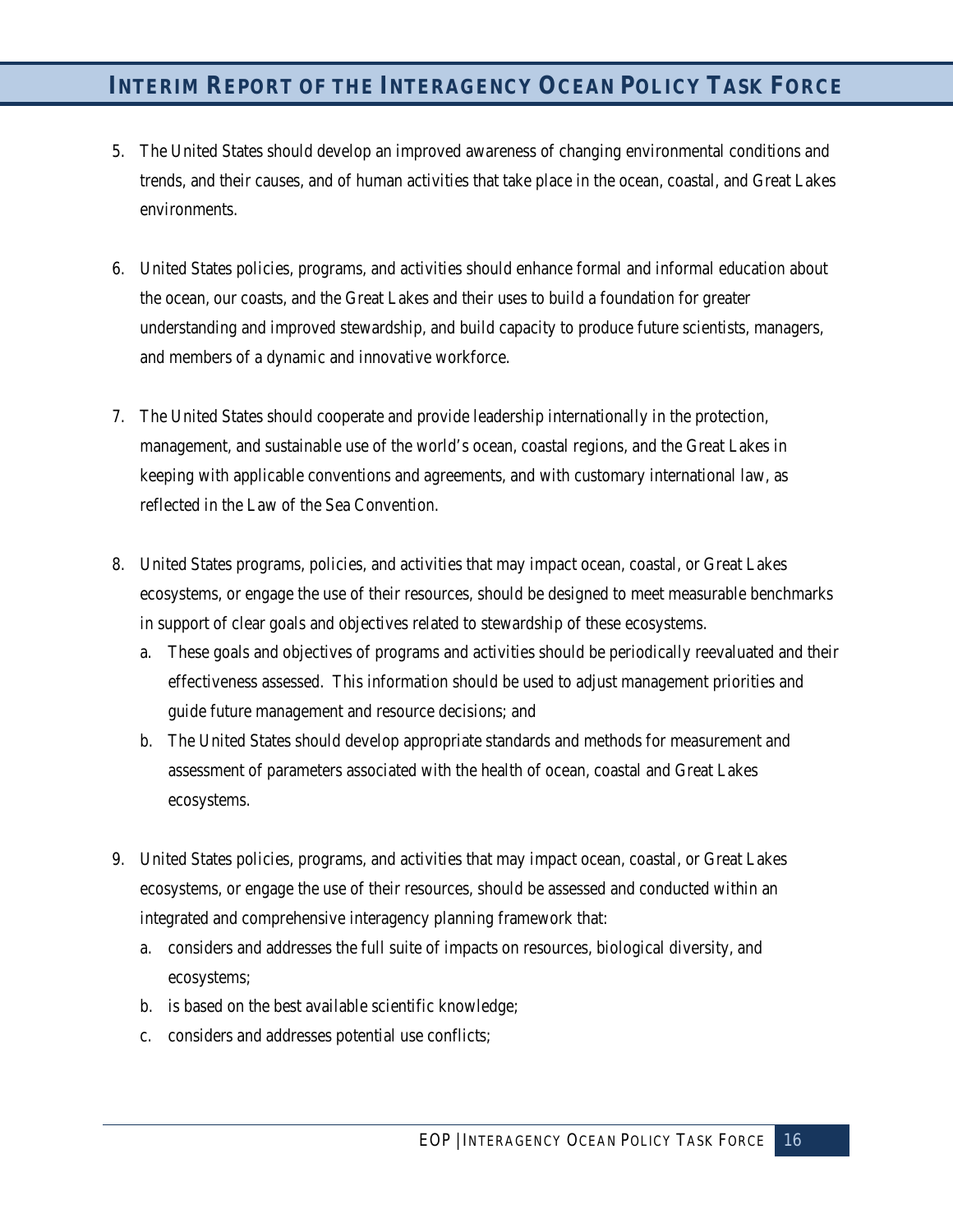- d. ensures and advances coordination and collaboration across Federal, State, tribal, and local jurisdictional lines, and with regional governance structures, the private sector, foreign governments, and international organizations, as appropriate;
- e. is coordinated and promotes consistency with our homeland and national security and foreign policy interests;
- f. is coordinated and promotes consistency with other national strategies that include environmental stewardship components relevant to the ocean, our coasts, and the Great Lakes;
- g. considers and respects our Nation's maritime heritage, including our social, cultural, historical, and aesthetic values;
- h. aims to maximize long-term net benefits to society by considering a range of reasonable alternatives that balance potential economic, environmental, public health and safety, and other advantages; distributive impacts; social justice and equity;
- i. operates through an open and transparent approach that encourages broad public participation;
- j. ensures consistency with management and budgetary goals and compliance with relevant legal requirements;
- k. seeks to eliminate redundancy and encourage efficiencies and synergies; and
- l. includes a reporting and accountability mechanism.

Implementing a number of the policy elements and principles directed above will require appropriate resources and assets. Departments and agencies shall work to identify future budgetary, administrative, regulatory, or legislative proposal requirements to implement these elements within the budgetary and management guidelines of the President's budget.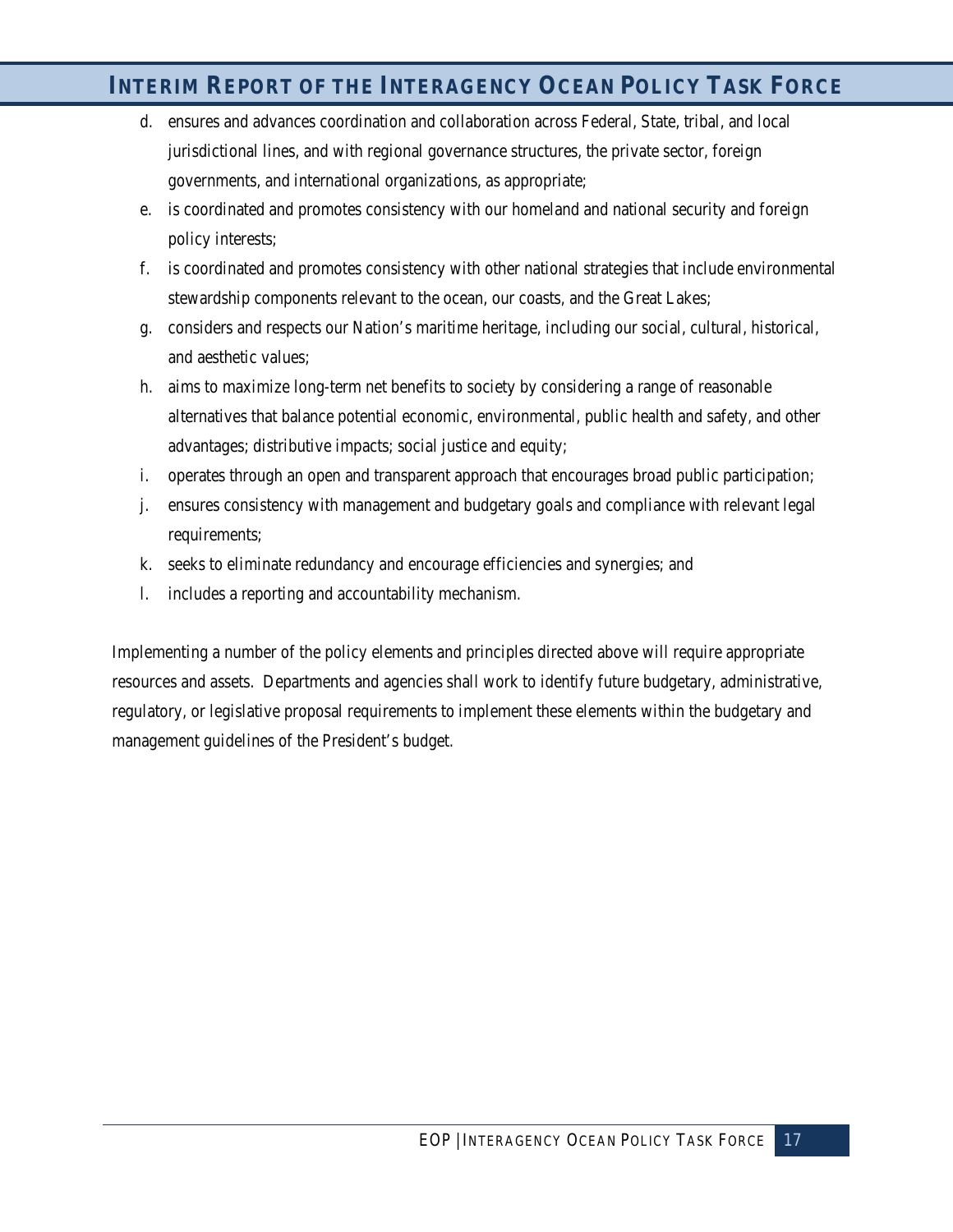## **PROPOSED POLICY COORDINATION FRAMEWORK**

The proposed policy coordination framework suggests a combination of modifications to the structure of the existing Committee on Ocean Policy, a stronger mandate and direction, and renewed and sustained high-level engagement. This combination of improvements provides a framework for more successful policy coordination to improve the stewardship of the ocean, our coasts, and the Great Lakes. The proposed policy coordination framework would provide a reinvigorated structure that would strengthen ocean governance and coordination by providing clear and visible leadership and sustained high-level engagement within the Federal Government. Additionally, the structure would provide for greater participation by, and coordination of, State, tribal, and local authorities, and regional governance structures. The linkage between management and science would be strengthened, as would coordination with other senior level entities on relevant economic, climate, and security matters. The Task Force is confident that this combination of improvements would enhance the stewardship of the ocean, our coasts, and the Great Lakes.

#### **I. National Ocean Council**

#### Structure

The National Ocean Council (NOC) would be a dual Principal - and Deputy- level committee. Membership of the NOC would include: the Secretaries of State, Defense, the Interior, Agriculture, Health and Human Services, Commerce, Labor, Transportation, Energy, and Homeland Security; the Attorney General; the Administrator of the Environmental Protection Agency; the Chair of the Council on Environmental Quality (CEQ); the Director of the Office of Management and Budget (OMB); the Administrator of the National Aeronautics and Space Administration; the Director of National Intelligence; the Director of the Office of Science and Technology Policy (OSTP); the Director of the National Science Foundation; the Chairman of the Federal Energy Regulatory Commission; the Chairman of the Joint Chiefs of Staff; the Assistants to the President for National Security Affairs, Homeland Security, Domestic Policy, and Economic Policy; an employee of the United States designated by the Vice President; and such other officers or employees of the United States as the Co-Chairs may from time to time designate.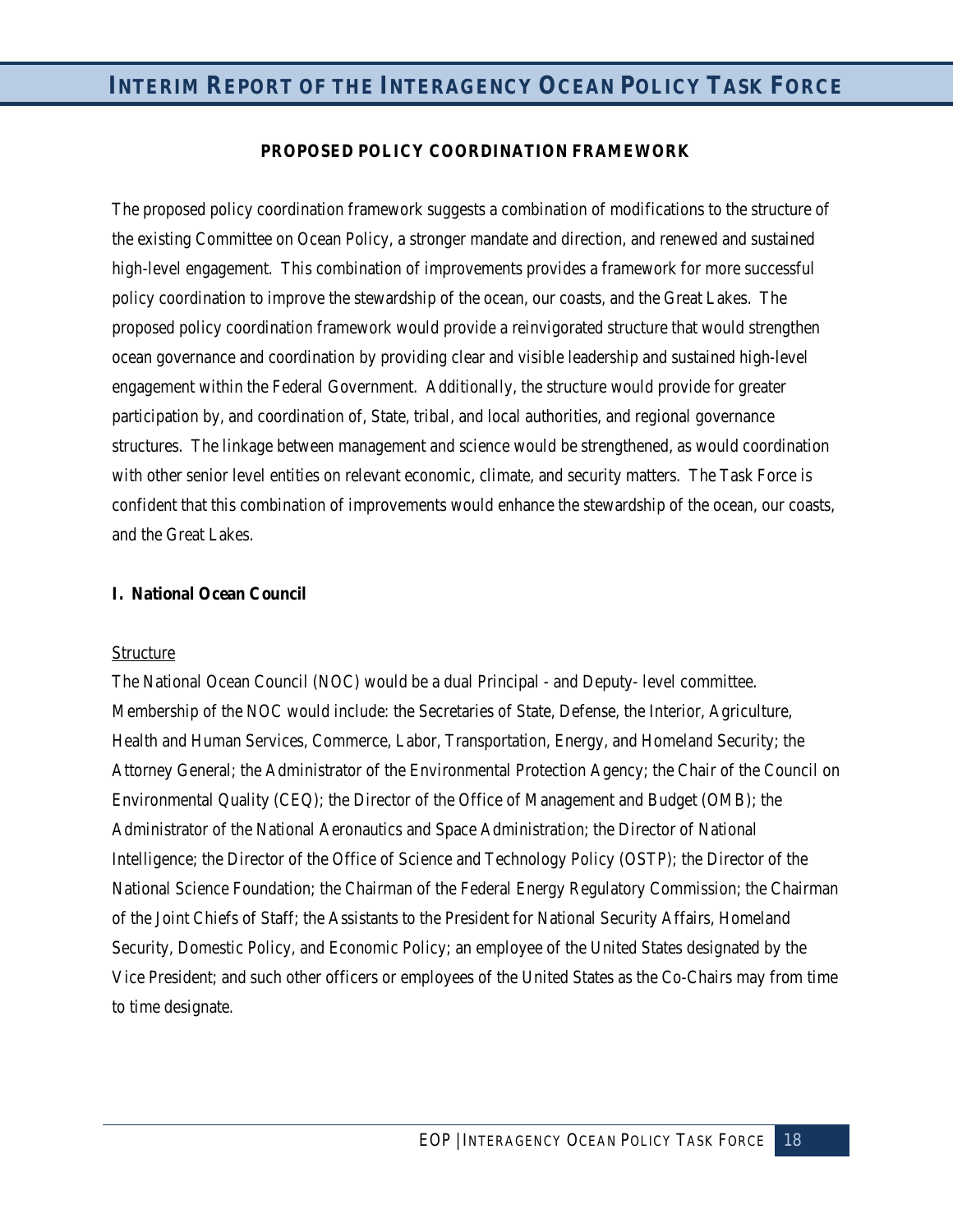## Co-Chairs

The NOC would be Co-Chaired by the Chair of the Council on Environmental Quality and the Director of the Office of Science and Technology Policy. This construct would provide the NOC with balance of equities at the most senior level of its leadership and better facilitate interagency cooperation and collaboration.

There would be a NOC Steering Committee (described below) comprised of CEQ, OSTP, and the Chairs of the proposed Ocean Resource Management Interagency Policy Committee (ORM-IPC) and the proposed Ocean Science and Technology Interagency Policy Committee (OST-IPC).

#### Function

.<br>-

Subject to the direction of the President and unless as otherwise provided for by law, the NOC would perform the following functions:

**1**. **Tier-one functions of the NOC (Principal level).** The National Ocean Council has overall responsibility for implementation of the National Policy. Functions would include: (1) periodically update and set national priority objectives; (2) review and provide annual direction on National Policy implementation objectives based on Administration priorities and recommendations from the Deputies' level; and (3) be a forum for dispute resolution and decision-making of issues that could not be resolved at the Deputies' Level. The NOC would be required to meet a minimum of twice per year, but the Co-Chairs could call additional meetings as necessary for dispute resolution or other purposes.

**2**. **Tier Two (Deputy level)** functions would include: (1) ensure execution of National Policy implementation objectives; (2) transmit Administration priorities to the ORM-IPC and OST-IPC; (3) ensure activities of and products from the ORM-IPC and OST-IPC are consistent with Administration policy; (4) coordinate with the OSTP, the National Security Council (NSC), National Economic Council  $(NEC)$ ,  $^2$  $^2$  Office of Energy and Climate Change (OECC), and other offices as appropriate; (5) provide direction and feedback to, and receive external input and advice from, its advisory bodies; and (6) dispute resolution and decision-making, and if unable to do so, to forward the issues to the Principal level. This

<span id="page-18-0"></span> $2^2$  Coordination with the existing Committee on the Marine Transportation System would be done through the National Economic Council, at both the Principal- and Deputy- level. Coordination with the ORM-IPC and OST-IPC would also be developed, as appropriate.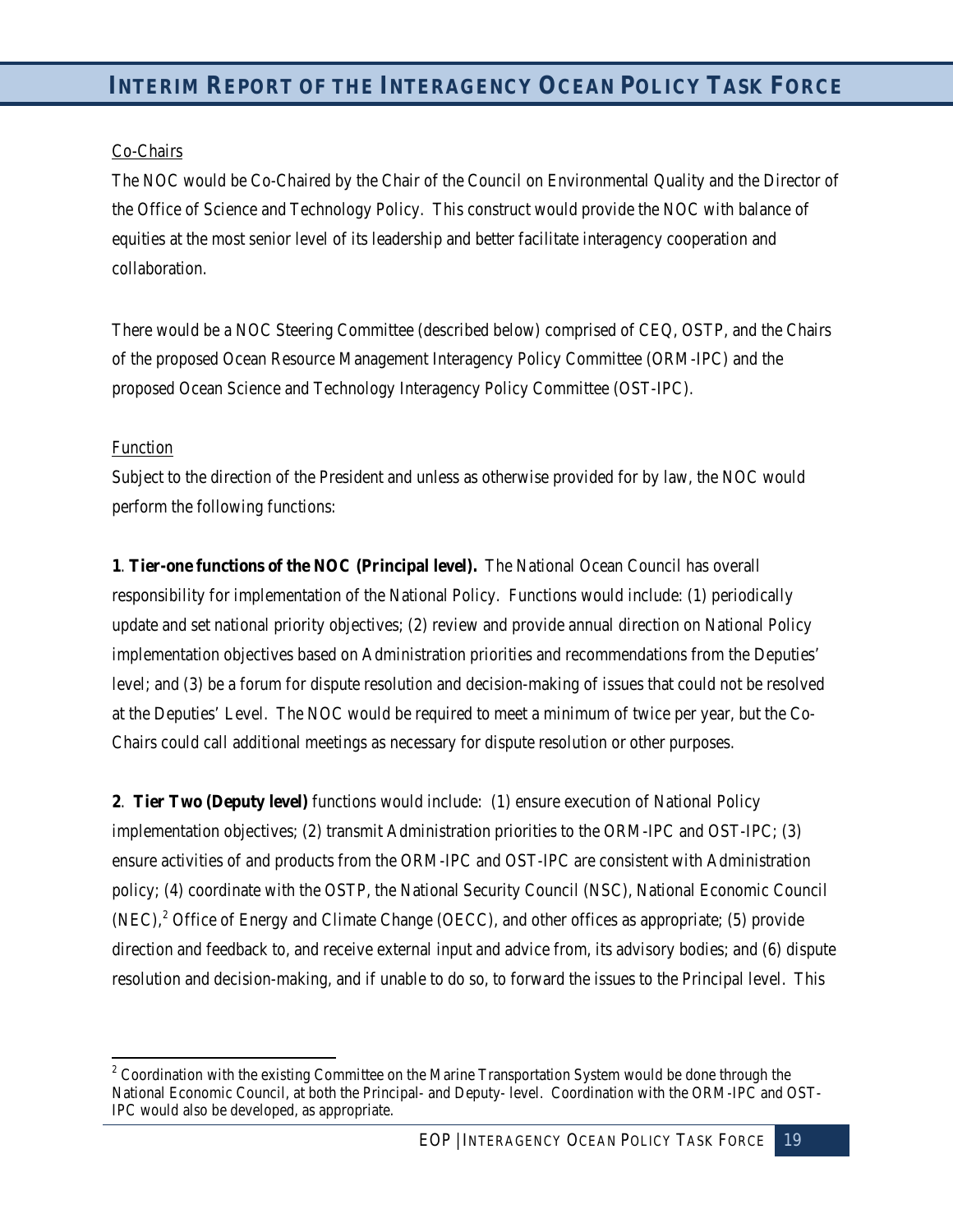group would also assume the duties of the statutorily mandated National Ocean Research Leadership Council (NORLC) under 10 U.S.C. § 7902.

The Deputies would be required to meet a minimum of quarterly.

## **II. Authorities and Responsibilities of the National Ocean Council Co-Chairs**

# 1**.** Advise the President on the National Policy for the Stewardship of the Ocean, Our Coasts, and the Great Lakes

The Co-Chairs would advise the President on matters regarding implementation of the *National Policy for the Stewardship of the Ocean, Our Coasts, and the Great Lakes* (National Policy), consistent with the consensus views of the NOC. If consensus cannot be achieved, the Co-Chairs would provide their own views equally with the views of each member of the NOC.

## 2. Implementation of the National Policy

On behalf of the NOC, the Co-Chairs would have overall responsibility for coordinating and facilitating the implementation of the National Policy, subject to the direction of the NOC and the President, including the following:

- **Development of Implementation Plans** The Co-Chairs would facilitate development by the NOC of implementation plans to further the National Policy and identify progress toward meeting defined goals and objectives.
- **Reporting and Accountability** The Co-Chairs would be responsible for: (1) coordinating interagency reporting on implementation and progress; (2) monitoring and ensuring effective implementation of policy decisions; (3) providing oversight and accountability for document preparation; and (4) coordinating and expediting interagency review and clearance of documents and reports within the NOC purview.
- **Budget** The Co-Chairs would coordinate the development of an annual budget guidance memorandum on ocean priorities consistent with the goals and objectives of the National Policy. While it is understood that the Co-Chairs' authority would not be construed to impair or otherwise affect the function of the Director of OMB, they would work with OMB to issue interagency budget guidance consistent with annual priorities, develop crosscuts to inform the annual priorities on ocean, coastal, and Great Lakes stewardship, and consult with OMB, OSTP, and the NOC to identify programs that contribute significantly to the National Policy. The Co-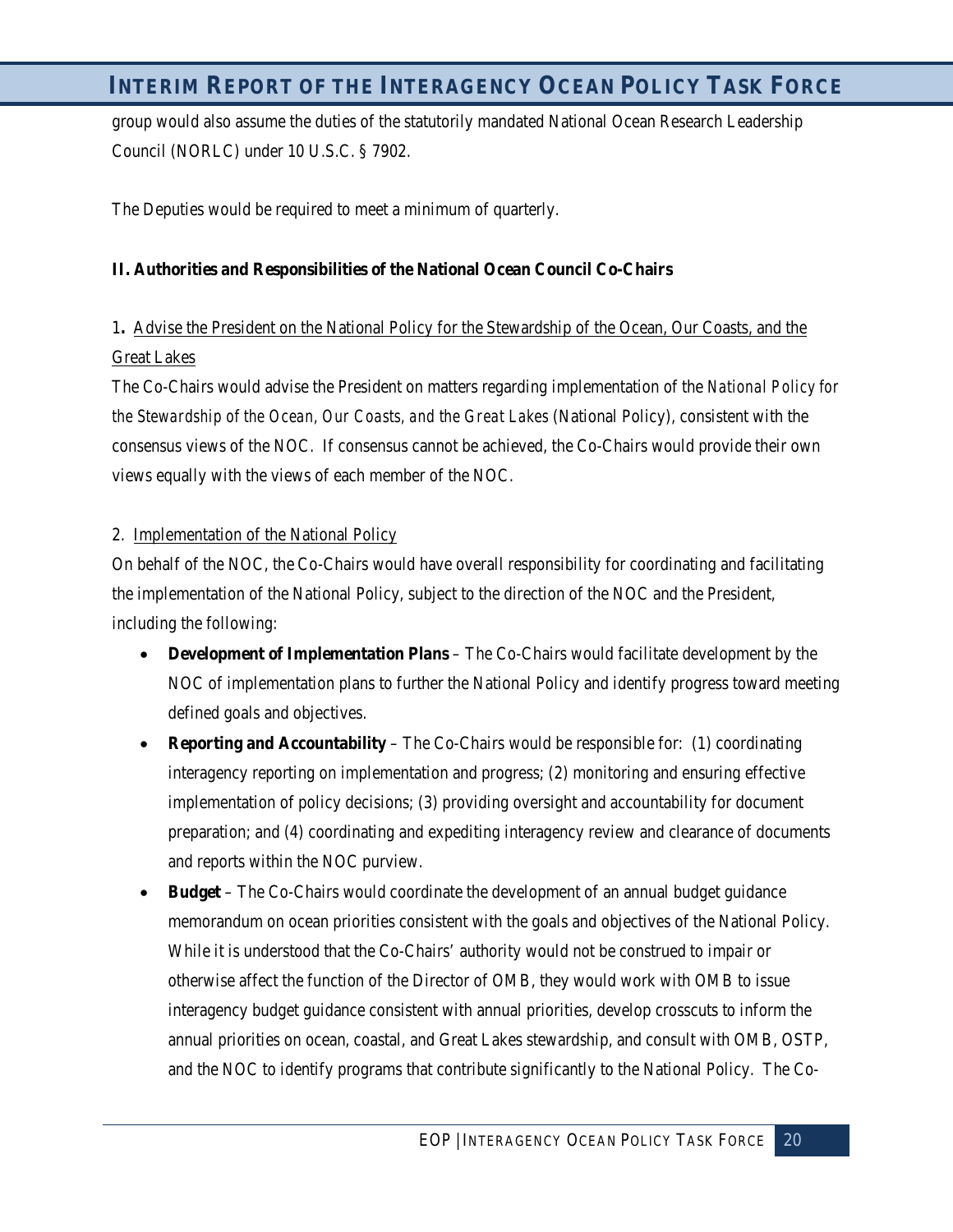Chairs also would work with OMB to coordinate preparation of the biennial Federal Ocean and Coastal Activities Report mandated by Section 5 of the Ocean Act of 2000.

- **Emerging Issues** The Co-Chairs would bring any Presidential ocean actions or priorities to the NOC, as appropriate, for action and implementation and would coordinate proper management of and response to emerging issues of relevance to the National Policy.
- **International** In implementing this policy, the Co-Chairs would coordinate with the Secretary of State and the heads of other relevant agencies on matters related to the policy that arise within the Intergovernmental Oceanographic Commission, International Whaling Commission, Arctic Council, International Maritime Organization, regional fishery management organizations, and other similar international organizations.

## 3. Co-Chairs of the NOC

• The Co-Chairs shall have authority to call NOC meetings, draft the agenda, prioritize issues, and call deputies meetings.

## 4. Coordination and Integration

• The Co-Chairs would be the point of contact to coordinate with the National Security Advisor (NSA), National Economic Council (NEC) Director, and Assistant to the President for Energy and Climate Change (APECC), and other senior White House officials as appropriate. The Co-Chairs would have authority to request meetings with these entities for the purposes of coordination and resolution of issues of overlapping responsibility.

## 5. Decision-Making and Dispute Resolution

- The Co-Chairs would seek to encourage decisions and recommendations based on consensus of the NOC.
- Disputes that could not be resolved at the Deputy- level would be referred to the Co-Chairs. The Co-Chairs would facilitate resolution among the Principals.
- With respect to those matters in which resolutions or consensus could not be reached, the Co-Chairs would coordinate with the APECC, NEC Director, and NSA, as appropriate, to frame the disputed issue or issues for decision by the President.
- The establishment of the NOC would not be construed to impair or otherwise affect: (1) authority granted by law to an executive department or agency or the head thereof; or (2) functions assigned by the President to the National Security Council (or subordinate bodies) relating to matters affecting foreign affairs, national security, homeland security, or intelligence – any of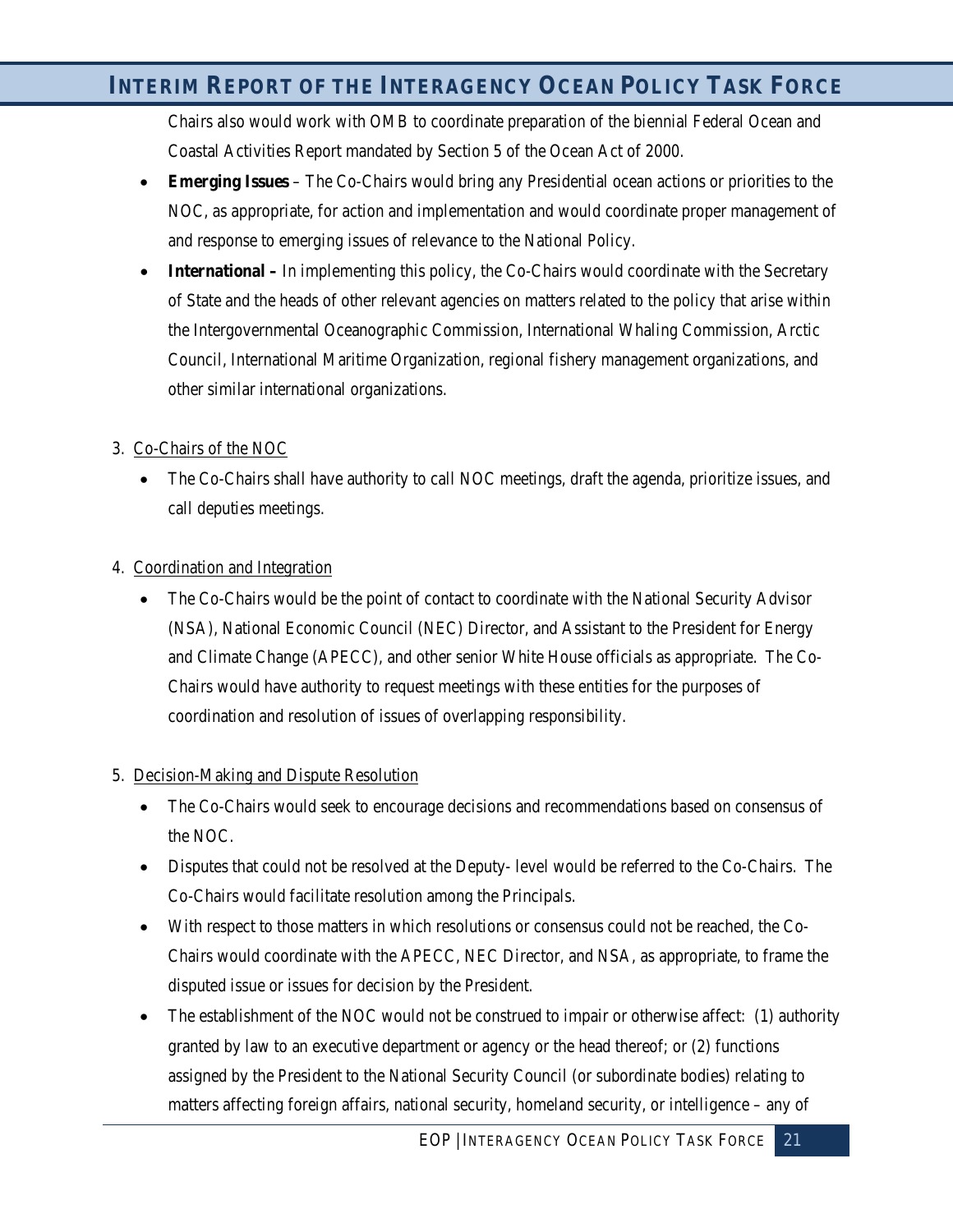these matters that are not resolved by consensus within the NOC will be forwarded to the NSC for resolution.

#### **III. Steering Committee**

#### Structure

The Steering Committee would be a high-level, streamlined body of four members from OSTP, CEQ, and one Chair each of the ORM-IPC and OST-IPC. The Steering Committee would meet at least every other month, but more often as issues require, and work in consultation with NSC and OMB to ensure their respective input on relevant matters, as appropriate.

#### **Function**

The Steering Committee would be the key forum for ensuring integration and coordination on priority areas within the NOC. In particular, it would ensure that there is coordination of management and science issues and that the activities of the ORM-IPC and OST-IPC are aligned to fully support implementation of the National Policy, and priorities agreed upon by the NOC. The Steering Committee would identify key issues and assist in developing the agenda for the NOC. In addition, the Extended Continental Shelf Task Force would report to the Steering Committee.

#### **IV. Ocean Resource Management Interagency Policy Committee**

#### Structure

The Ocean Resource Management Interagency Policy Committee (ORM-IPC) is the successor to the current Subcommittee on Integrated Management of Ocean Resources. Chairs of the ORM-IPC are designated by the NOC. The members would consist of Deputy Assistant Secretaries or appropriate representatives from the Executive branch agencies and departments of the NOC. The ORM-IPC reports to the NOC. The ORM-IPC may establish sub-IPCs as necessary, as approved by the NOC.

#### **Function**

The ORM-IPC would function as the ocean resource management body of the NOC, with an emphasis on ensuring the interagency implementation of the National Policy, national priority objectives, and other priorities defined or approved by the NOC. This would include the development of strategic plans, in coordination with the OST-IPC, for the implementation of priority management objectives, with clear outcomes, milestones, deadlines, designated agencies, and performance measures with an adaptive review process. The ORM-IPC Chairs would develop a charter for the operation of the body, to be approved by the NOC, including, but not limited to, membership, meetings (e.g., requiring that it meet at least every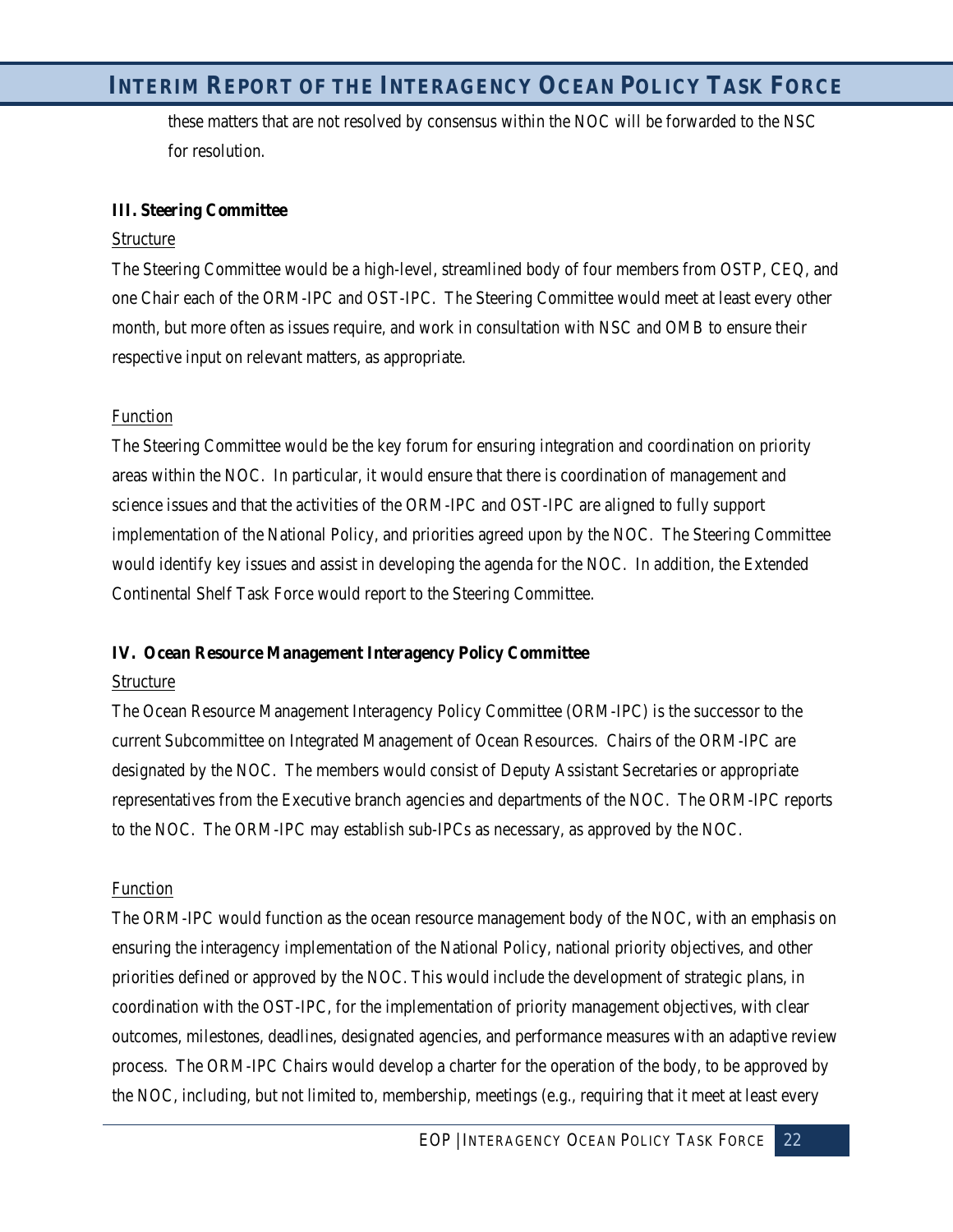two months); development of a new or updated work plan based on direction from the NOC, and a process for external input (e.g., State, tribal, local, regional, and the public).

#### **VII. Ocean Science and Technology Interagency Policy Committee**

#### Structure

The National Science and Technology Council's (NSTC) Joint Subcommittee on Ocean Science and Technology (JSOST) would serve as the Ocean Science and Technology Interagency Policy Committee (OST-IPC). Chairs of the OST-IPC would be appointed through NSTC procedures in consultation with the NOC. The group would consist of Deputy Assistant Secretaries or appropriate representatives from the Executive branch agencies and departments of the NOC. The NSTC would direct the OST-IPC to advise and assist the NOC in consonance with this National Policy and to work with associated bodies (e.g., the ORM-IPC) accordingly.

#### **Function**

The OST-IPC would function as the ocean science and technology body of the NOC, with an emphasis on ensuring the interagency implementation of the National Policy, national priority objectives, and other priorities for science and technology objectives. This would include the development of strategic plans (e.g., the Ocean Research Priorities Plan and Implementation Strategy), in coordination with the ORM-IPC, for interagency implementation of priority science and technology objectives, with clear outcomes, milestones, deadlines, designated agencies, and performance measures with an adaptive review process. The OST-IPC Chairs, in close coordination with the NOC, would develop a charter for the operation of the body, to be approved by the NSTC, and would include, but not be limited to, membership, meetings (e.g., requiring that it meet at least every two months), development of a new or updated work plan based on input from the NOC, and a process for external input (e.g., State, tribal, regional, and public). The OST-IPC would also retain the legislatively mandated functions of JSOST, report to the NSTC's Committee on Environment and Natural Resources, and maintain an intimate operational relationship with the NOC. It would continue to adhere to the rules and regulations of the NSTC. The ORM-IPC may establish sub-IPCs as necessary, and will do so under NSTC procedures and in close coordination with the NOC.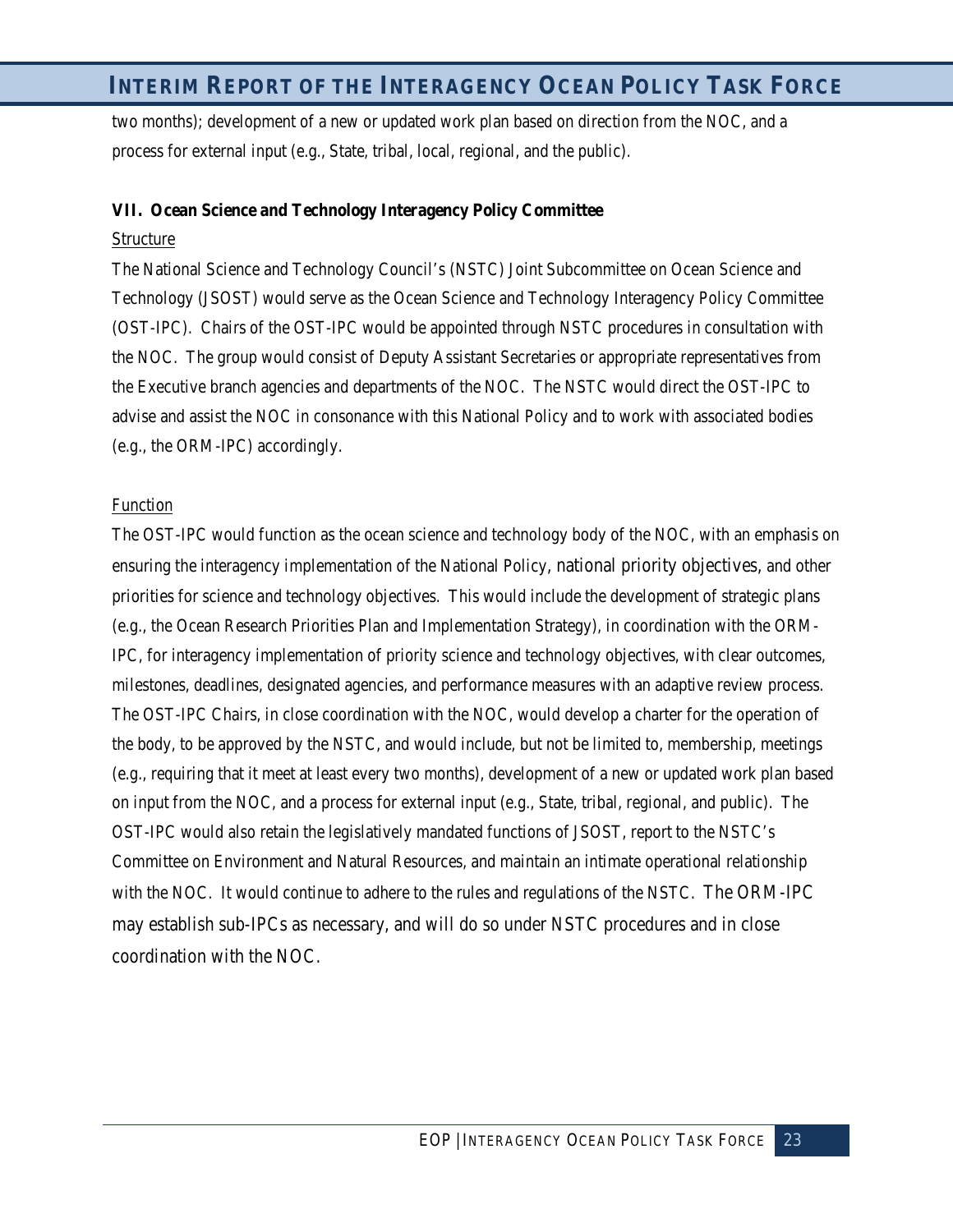## **VIII. Governance Advisory Committee**[3](#page-23-0)

## Structure

The NOC would establish the Governance Advisory Committee (the Advisory Committee) that would consist of thirteen members from States, tribes, and regional governance structures. The membership would be comprised of: (1) one representative from each of the six regions, chosen by the NOC, in consultation with regional ocean councils (Great Lakes Commission, Governors' South Atlantic Alliance, Gulf of Mexico Alliance, Mid-Atlantic Regional Council on the Ocean, Northeast Regional Ocean Council, and the West Coast Governors' Agreement on Ocean Health); (2) two at-large representatives from inland States, chosen by the NOC, in consultation with the National Governors Association; (3) one representative from Alaska, one representative from the Pacific Islands, and one representative from the Caribbean, chosen by the NOC, in consultation with regional groups; and (4) two at-large tribal representatives, chosen by the NOC, in consultation with the National Congress of American Indians, tribal councils, and regional tribal organizations. Representatives would serve for staggered two-year terms.

## Function

The role of the Committee would be to provide input to the NOC on issues of inter-jurisdictional collaboration and cooperation on the National Policy and related matters, including providing advice on long-term strategic management and research priorities. The Committee would also provide, at the request of the Steering Committee, input to the IPCs.

## **IX. Ocean Research and Resources Advisory Panel**

## Structure

The Ocean Research and Resources Advisory Panel (ORRAP) is a legislatively established body that advises the NORLC under the Federal Advisory Committee Act (FACA).

## **Function**

The ORRAP would provide independent advice and guidance to the NOC. Current membership is comprised of individuals from the National Academies, State governments, academia, and ocean industries, representing marine science, marine policy, and other related fields. However, ORRAP

<span id="page-23-0"></span><sup>-&</sup>lt;br>3 <sup>3</sup> This may be a FACA committee based on representation. If it is, then the Committee would be first be established with State, tribal, and regional representation (consisting of State officials), and then expanded via the FACA process to allow for additional membership.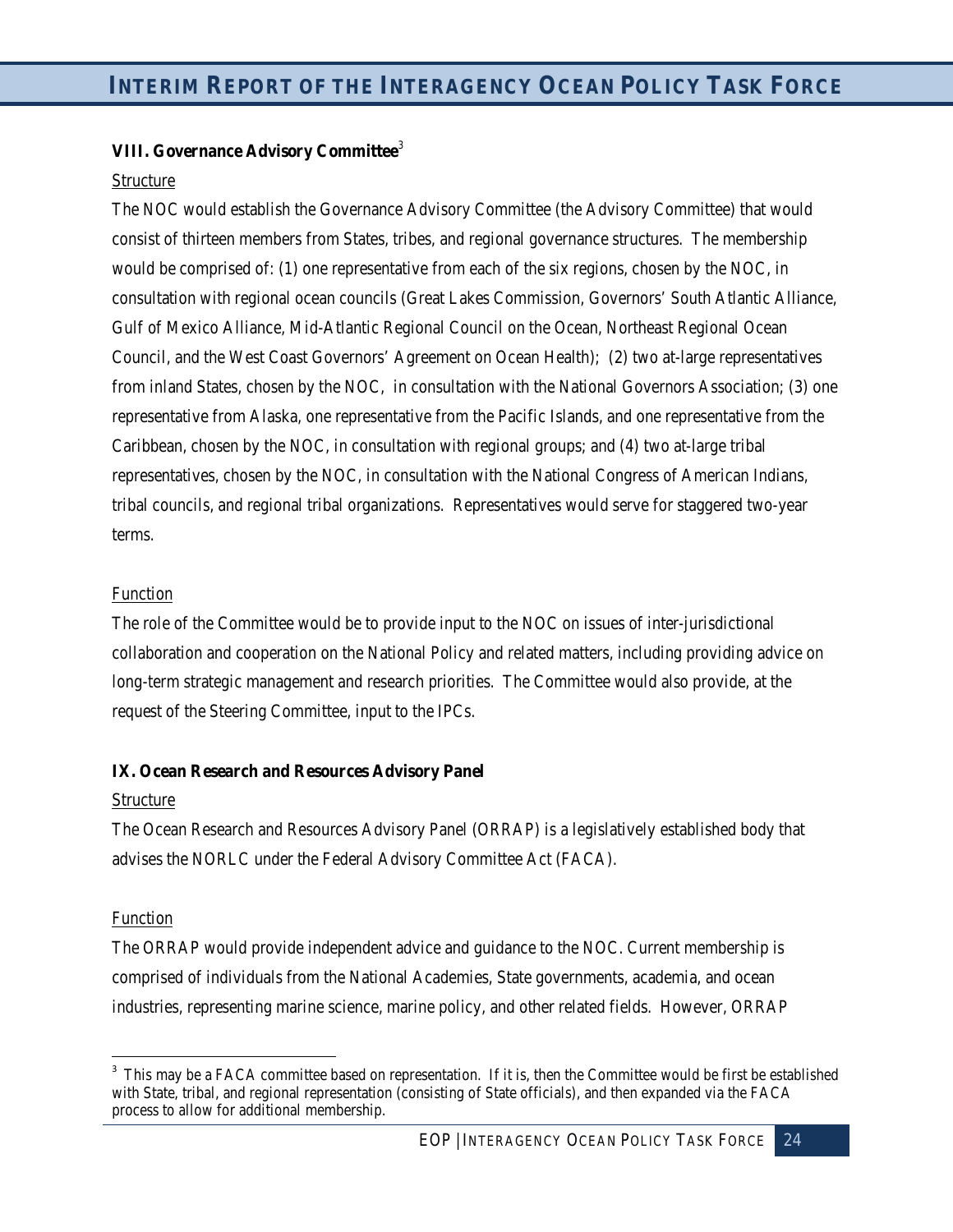membership would be reviewed to determine whether to include additional representatives to broaden the level of expertise in support of the goals of the National Policy. The NOC would routinely provide guidance and direction on the areas for which it seeks advice and recommendations from the ORRAP.

## **X. Review and Evaluation**

After 12 months of operation, the National Ocean Council will conduct a review of the governance structure to evaluate its effectiveness and make any necessary changes or improvements.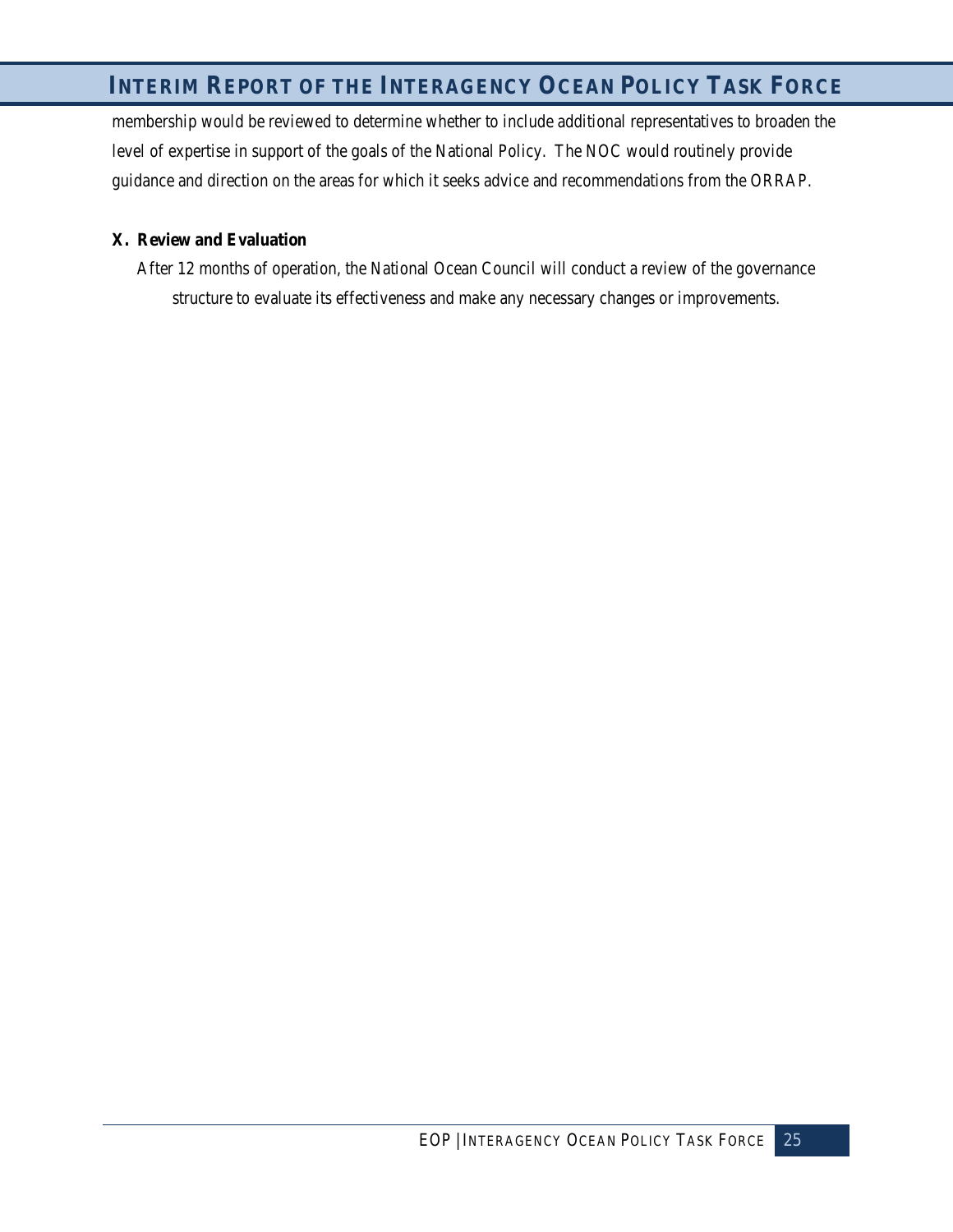# **IMPLEMENTATION STRATEGY**

# **PROPOSED NATIONAL PRIORITY OBJECTIVES**

## **HOW WE DO BUSINESS**

- 1. **Ecosystem-Based Management:** Adopt ecosystem-based management as a foundational principle for the comprehensive management of the ocean, our coasts, and the Great Lakes.
- 2. **Coastal and Marine Spatial Planning:** Implement comprehensive, integrated, ecosystem-based coastal and marine spatial planning and management in the United States.
- 3. **Inform Decisions and Improve Understanding:** Increase knowledge to continually inform and improve management and policy decisions and the capacity to respond to change and challenges. Better educate the public through formal and informal programs about the ocean, our coasts, and the Great Lakes.
- 4. **Coordinate and Support:** Better coordinate and support Federal, State, tribal, local, and regional management of the ocean, our coasts, and the Great Lakes. Improve coordination and integration across the Federal Government, and as appropriate, engage with the international community.

## **AREAS OF SPECIAL EMPHASIS**

- **1. Resiliency and Adaptation to Climate Change and Ocean Acidification:** Strengthen resiliency of coastal communities and marine and Great Lakes environments and their abilities to adapt to climate change impacts and ocean acidification.
- **2. Regional Ecosystem Protection and Restoration:** Establish and implement an integrated ecosystem protection and restoration strategy that is science-based and aligns conservation and restoration goals at the Federal, State, tribal, local, and regional levels.
- **3. Water Quality and Sustainable Practices on Land:** Enhance water quality in the ocean, along our coasts, and in the Great Lakes by promoting and implementing sustainable practices on land.
- **4. Changing Conditions in the Arctic:** Address environmental stewardship needs in the Arctic Ocean and adjacent coastal areas in the face of climate-induced and other environmental changes.
- **5. Ocean, Coastal, and Great Lakes Observations and Infrastructure:** Strengthen and integrate Federal and non-Federal ocean observing systems, sensors, and data collection platforms into a national system and integrate that system into international observation efforts.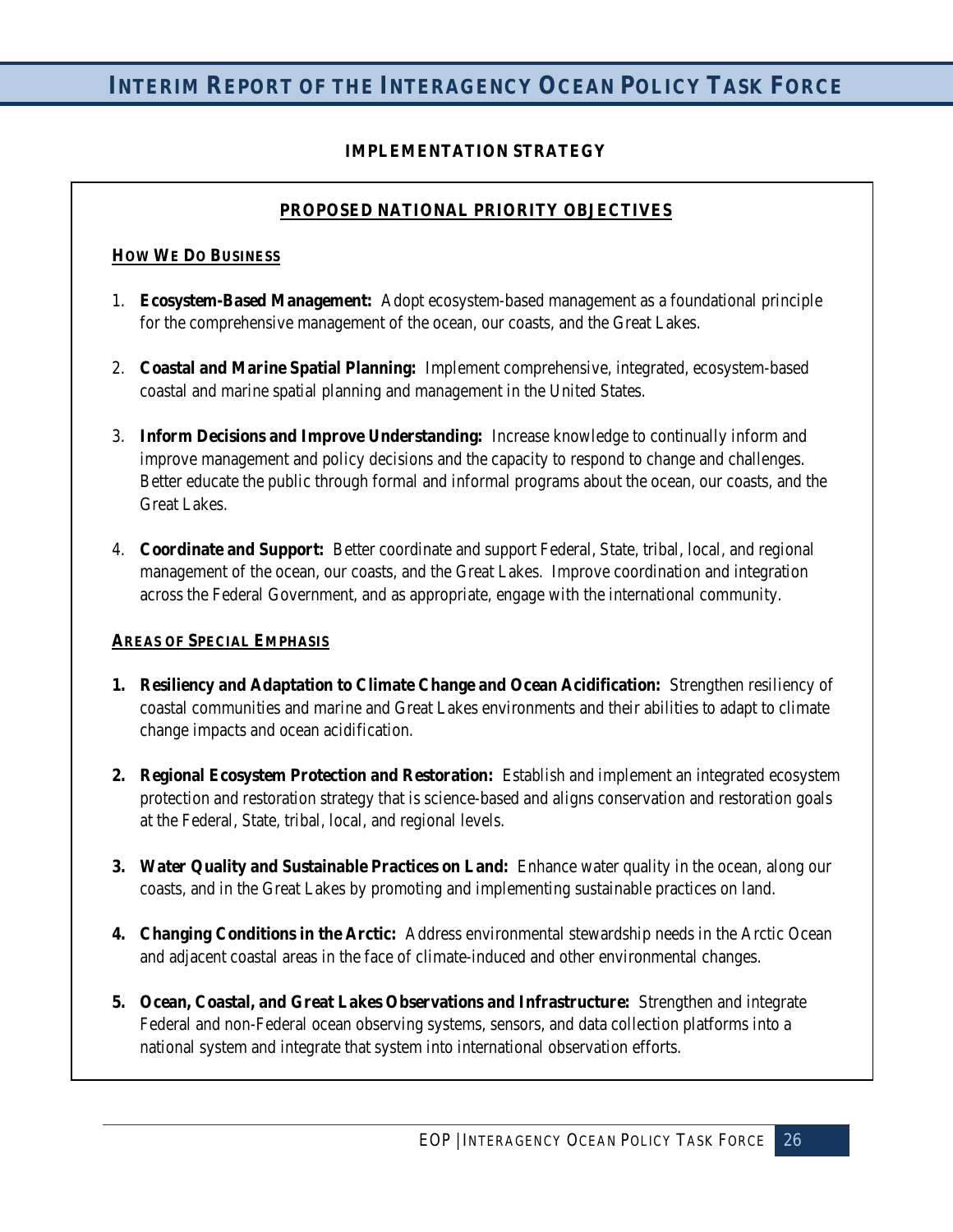#### **I. Introduction**

The proposed *National Policy for the Stewardship of the Ocean, Our Coasts, and the Great Lakes* would provide our Nation with a comprehensive approach, solidly based on science and technology, to uphold our stewardship responsibilities, and ensure accountability for our actions to present and future generations. Furthermore, the United States intends, through the National Policy, to serve as a model of balanced, productive, efficient, sustainable, and informed ocean, coastal, and Great Lakes use, management, and conservation within the global community. This strategy suggests a clear set of priority objectives that our Nation should pursue to further the National Policy.

#### Overview of National Priority Objectives

This implementation strategy proposes nine priority objectives. The first four, which together frame *How We Do Business*, represent overarching ways in which the Federal Government must operate differently or better to improve stewardship of the ocean, our coasts, and the Great Lakes. The implementation of ecosystem-based management embodies a fundamental shift in how the United States manages these resources, and provides a foundation for how the remaining objectives would be implemented. Within that construct, the implementation of coastal and marine spatial planning and management would mark the beginning of a new era of comprehensive, integrated techniques to address conservation, economic activity, user conflict, and sustainable use of ocean, coastal, and Great Lakes resources. The other overarching objectives – to better inform decisions and improve understanding by the public through a strengthened ability to obtain and use science and information, and to better coordinate and support science-based management across various authorities and governance structures are, in and of themselves, not new concepts. However, these efforts have suffered from the lack of a clear National Policy and a comprehensive framework within which to achieve desired outcomes.

The implementation strategy also identifies five *Areas of Special Emphasis*, each of which represents a substantive area of particular importance to achieving the National Policy. These priority areas of work seek to address some of the most pressing challenges facing the ocean, our coasts, and the Great Lakes. For many years, scientists, resource managers, private industry, and others have been wrestling with these issues, with a variety of existing Federal Government programs in place to address them. While those efforts have delivered their share of results, in each of these critical areas more can – and must – be done. In many cases, we have lacked the capability and understanding – both scientific and technical – to affect the type of change required. In the last several years, however, science has significantly evolved and advanced, and our capacity to respond to environmental and technological changes in these five areas has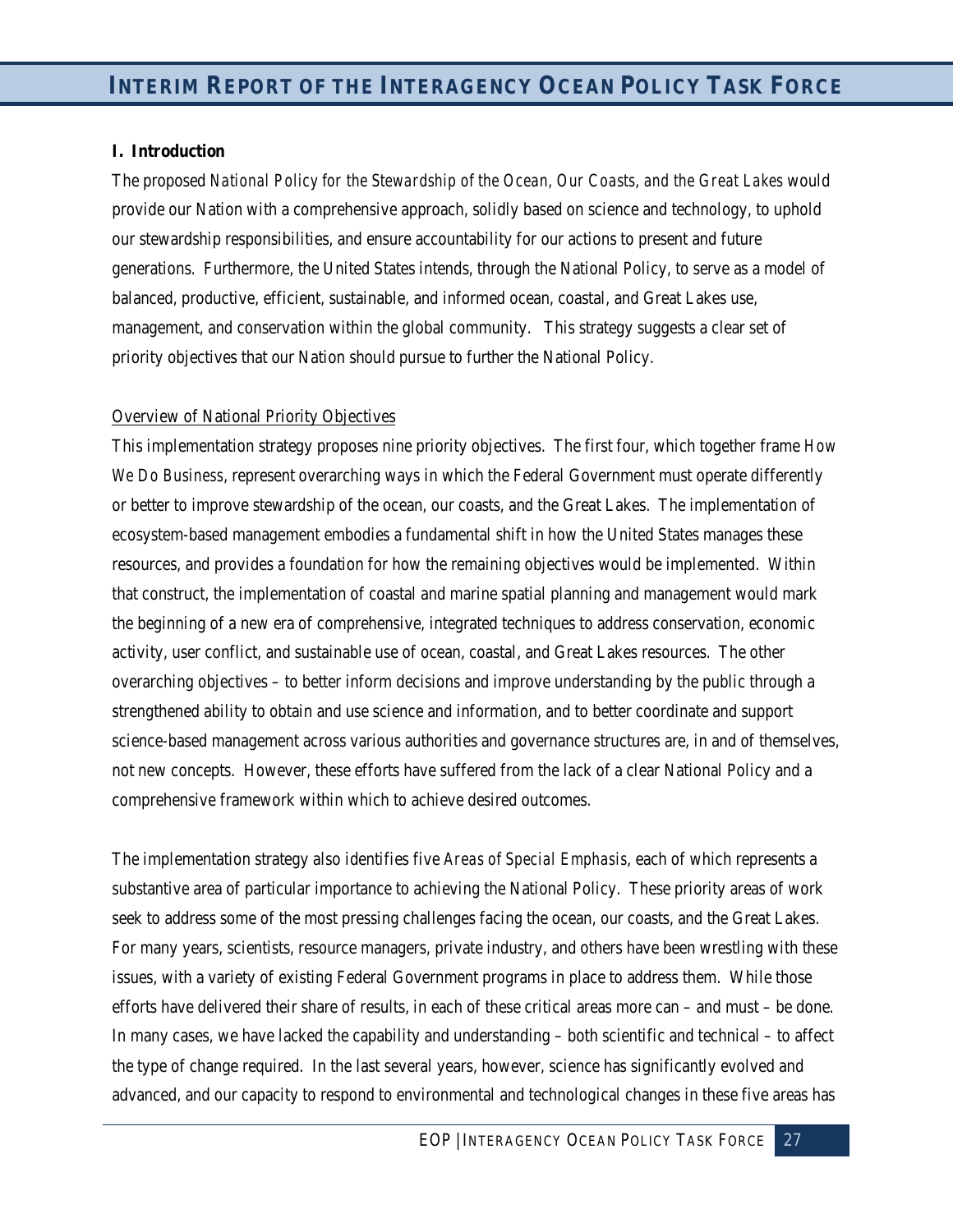improved substantially. With this strategy, these specific areas of work should be viewed as National priorities, with a renewed and coordinated effort at finding and implementing solutions.

## **Planning**

Together, these nine priority objectives provide a bridge between the National Policy and action on the ground and in the water, but do not prescribe in detail how individual entities would undertake these responsibilities. For each priority objective, the NOC would be responsible for, and oversee development of, a strategic action plan within six to twelve months from its establishment. The NOC's Ocean Resource Management and Ocean Science and Technology Interagency Policy Committees would be charged with developing these plans. *The plans would address the obstacles and opportunities identified for each objective, and would focus on, but not be limited to, the key areas identified under each objective***.** *In addition, each plan would:* 

- Identify specific and measurable near-term, mid-term, and long-term actions, with appropriate milestones, performance measures, and outcomes to fulfill each objective;
- Consider smaller-scale, incremental, and opportunistic efforts that build upon existing activities, as well as more complex, larger-scale actions that have the potential to be truly transformative;
- Explicitly identify key lead and participating agencies;
- Identify gaps and needs in science and technology; and
- Identify potential resource requirements and efficiencies; and steps for integrating or coordinating current and out-year budgets.

The plans would be adaptive to allow for modification and addition of new actions based on new information or changing conditions. Their effective implementation would also require clear and easily understood requirements and regulations, where appropriate, that include enforcement as a critical component. Implementation of the National Policy for the stewardship of the ocean, our coasts, and the Great Lakes will recognize that different legal regimes, with their associated freedoms, rights, and duties, apply in different maritime zones. The plans would be implemented in a manner consistent with applicable international conventions and agreements and with customary international law as reflected in the Law of the Sea Convention. The plans and their implementation would be assessed and reviewed annually by the NOC and modified as needed based on the success or failure of the agreed upon actions. Upon identification and finalization of plans, the NOC Co-Chairs, in collaboration with the Office of Management and Budget, would develop an annual interagency ocean budget guidance memorandum.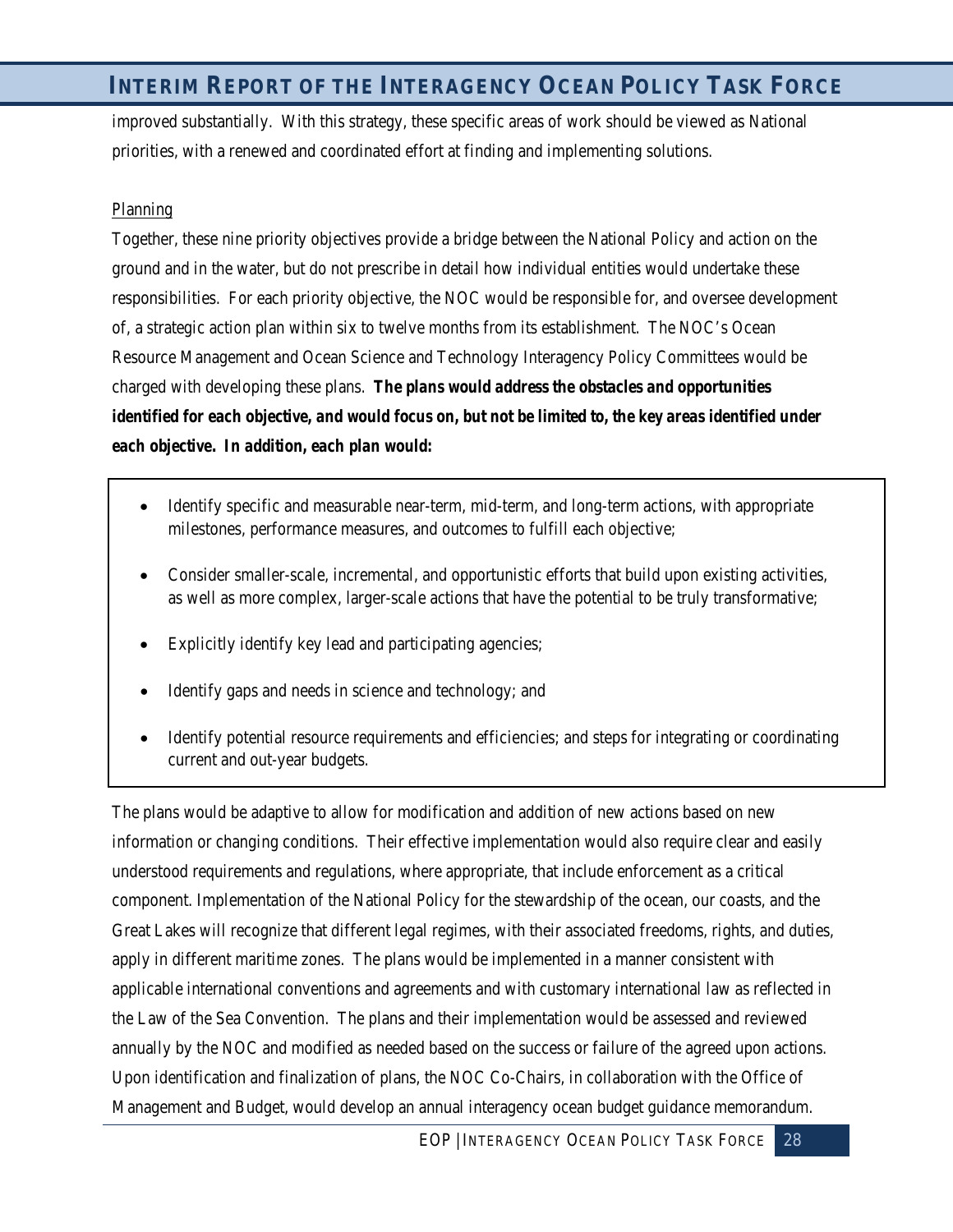While these plans are under development, any agency that is conducting an activity that supports or furthers one of the objectives would bring them to the attention of the NOC. The NOC – working with the agency – would review the activity to determine how it might best contribute to overall implementation of the priority objectives, including being incorporated into the relevant strategic plan.

#### Collaboration

The effective implementation of this far-reaching and comprehensive National Policy would require active collaboration of the Federal Government with State, tribal, and local authorities, regional governance structures, academic institutions, non-governmental organizations, and private enterprise. In developing and revising the plans, the NOC would reach out to these interested parties, as appropriate, through the NOC's Governance Advisory Committee, the Ocean Research and Resources Advisory Panel, workshops, and by other means.

Furthermore, international collaboration on a broad range of ocean issues is an important component of these objectives. The Nation plays a leadership role in various international forums that deal with these issues, including the Arctic Council, International Maritime Organization, regional fisheries management organizations, and the International Whaling Commission. By joining the Law of the Sea Convention now, we can reaffirm and enhance U.S. leadership in the development and interpretation of international law applicable to the ocean.

#### **II. National Priority Objectives**

#### **How We Do Business**

## **1. Ecosystem-Based Management: Adopt ecosystem-based management as a foundational principle for the comprehensive management of the ocean, our coasts, and the Great Lakes.**

## *Obstacles and Opportunities*

Traditional management of resource use and other activities in the ocean, along our coasts, and in the Great Lakes has focused on individual species, resources, areas, or actions with limited consideration for how the management practices of one might impact the sustainability of another. This has often led to disjointed management approaches resulting in loss of resources, economic hardship, and environments at risk. To ensure healthier, more resilient and productive marine and Great Lakes environments, comprehensive management systems are needed that fully integrate ecological, social, economic, and security goals into decisions. Embedding ecosystem-based management, grounded in science, as an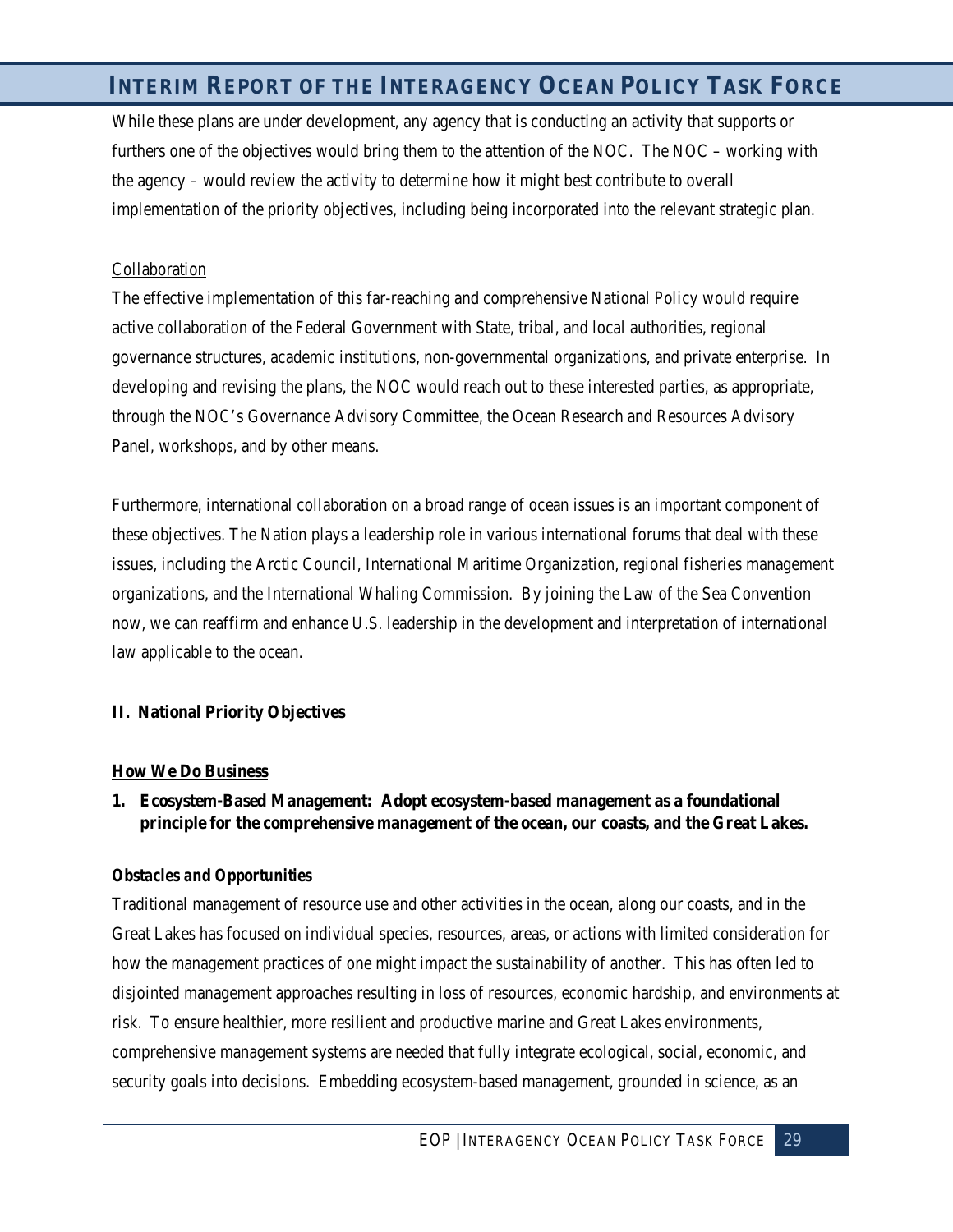overarching principle would be a fundamental shift in the traditional way the Federal Government approaches management of the ocean, our coasts, and the Great Lakes. It would provide the opportunity to ensure proactive and holistic approaches to balance the use and conservation of these valuable resources. This broad-based application of ecosystem-based management would provide a framework for the management of our resources, and allow for such benefits as helping to restore fish populations, control invasive species, support healthy coastal communities and ecosystems, restore sensitive species and habitats, protect human health, and rationally allow for emerging uses of the ocean, including new energy production.

## *The Plan Should Address:*

- "Best practices" for developing and implementing effective ecosystem-based management systems;
- Identification and prioritization of geographic areas of special sensitivity or in greatest need for ecosystem-based management;
- Establishment of a process for working with States, tribal, and local authorities and regional governance structures to apply the most successful approaches in these areas of the greatest need; and
- Measures to ensure that decisions about ocean activities, uses, and goals are made based on the best available science and incorporate principles of ecosystem-based management.

## **2. Coastal and Marine Spatial Planning: Implement comprehensive, integrated, ecosystem-based coastal and marine spatial planning and management in the United States.**

#### *Obstacles and Opportunities*

The ocean, our coasts, and the Great Lakes are host to countless commercial, recreational, scientific, energy, and security activities, which often occur in or near areas set aside and managed for conservation and resource protection goals. Overlapping uses and differing views about what activities should occur and where can generate conflicts and misunderstandings. Coastal and marine spatial planning that fully incorporates the principles of ecosystem-based management will provide a means to objectively and transparently guide and balance allocation decisions for use of ocean, coastal, and Great Lakes waters and resources. It will allow for the reduction of cumulative impacts from human uses on marine ecosystems, provide greater certainty for the public and private sector in planning new investments, and reduce conflicts among uses and, between using and preserving the environment to sustain critical ecological, economic, and cultural services for this and future generations.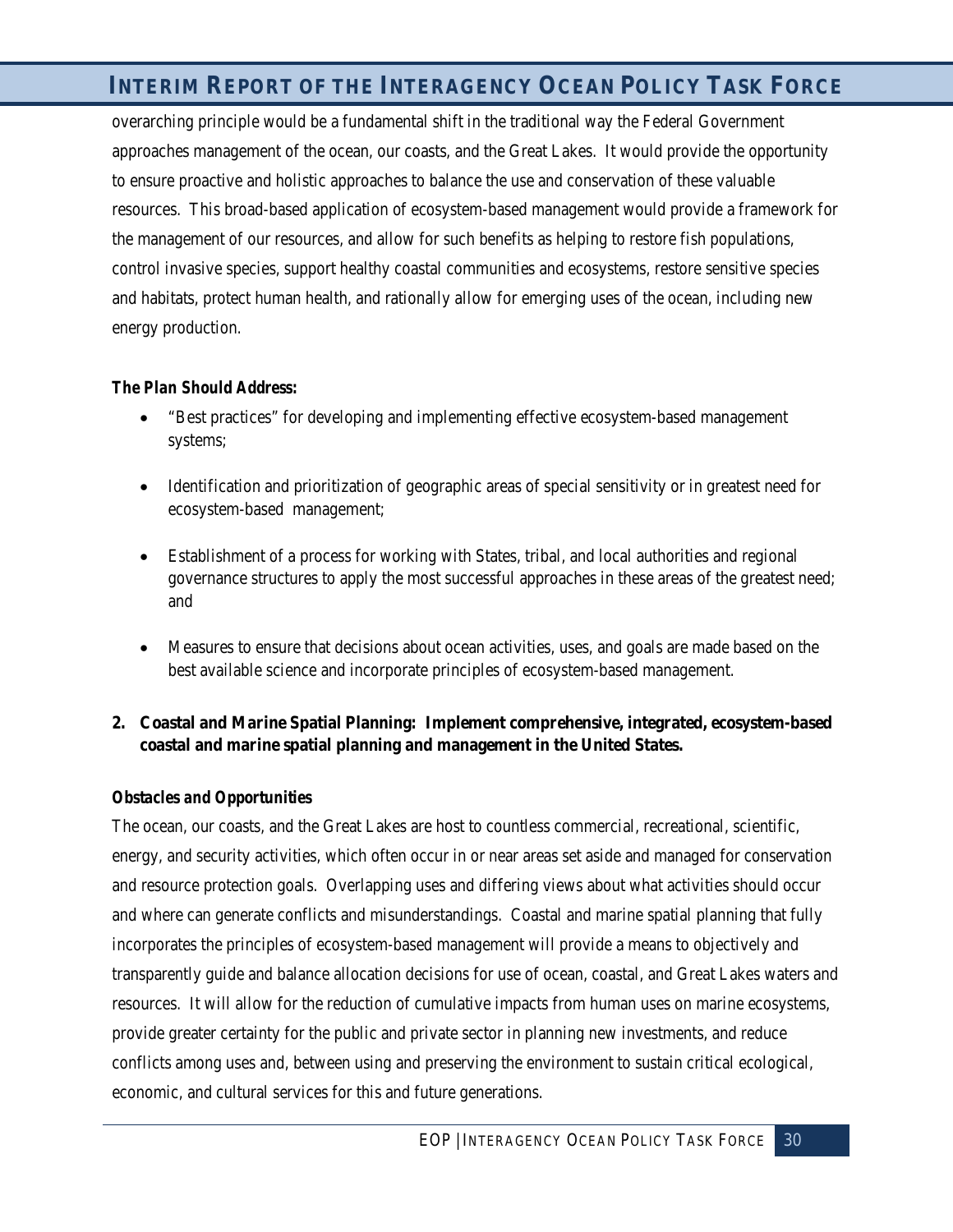## *The Plan Should Address:*

- Expansion of the national framework for coastal and marine spatial planning developed by the Task Force;
- Specific time frames for implementation;
- Geographic limits, use of the best available science, protection of ecosystem integrity (e.g., biological diversity, fish and fish habitat), the management of trade-offs, with recognition of uncertainties in decision-making, and provisions for adaptive management; and
- An approach that balances competing uses, including traditional, new, and expanding uses (e.g., energy, aquaculture), minimizes impacts on coastal and ocean ecosystems, ensures sustainable uses under reasonable changes in environmental conditions, and minimizes costs.
- **3. Inform Decisions and Improve Understanding: Increase knowledge to continually inform and improve management and policy decisions and the capacity to respond to change and challenges. Better educate the public through formal and informal programs about the ocean, our coasts, and the Great Lakes.**

# *Obstacles and Opportunities*

A broad program of basic and applied disciplinary and interdisciplinary scientific research, mapping, monitoring, observation, and assessment, coupled with development of forecasts, models, and other decision-support tools, is required to build knowledge of ocean, coastal, and Great Lakes ecosystems and processes and ensure that management and policies are based on sound science. Increased understanding of watershed processes and the linkages with our coasts will be necessary to develop better decisionsupport tools to adequately manage human uses, human impacts, and watershed conservation activities that affect our ocean and coasts. In addition, increased scientific knowledge and a more comprehensive awareness and a detailed understanding of current and emerging human activities taking place in and around our waters, are essential to sound ocean planning and management. However, there are significant gaps in our understanding of ocean ecosystem dynamics, ocean conditions and trends, and the complex links between these conditions and human health, economic opportunities, national and homeland security and social justice. There is significant opportunity to improve how and what information we gather to better understand change and respond to challenges, better integrate current scientific knowledge and realtime data into decision-making, improve the management and integration of data supporting science and decision-making, and identify and close knowledge gaps necessary to adequately understand the impacts of human activities on the ocean, our coasts, and the Great Lakes. A diverse, interdisciplinary, oceanliterate workforce that has the appropriate skills and training to capitalize on these opportunities is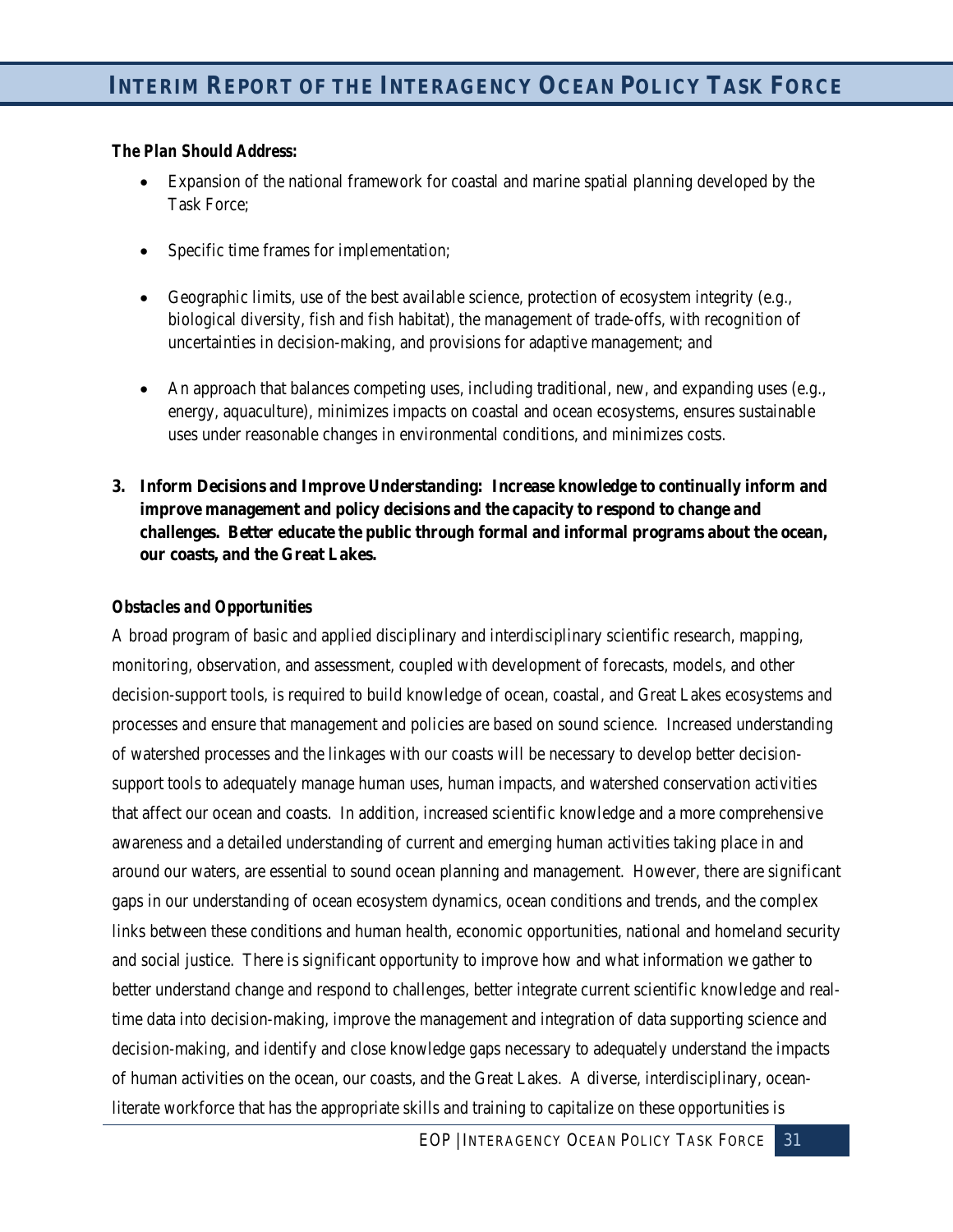needed. In addition, formal and informal education programs developed and implemented to target grades K-12 and beyond would create opportunities for enhanced appreciation of coastal and ocean issues, and better prepare the workforce of the future. Success in building our knowledge and applying it to improve management also relies on an engaged and informed public. Many Americans do not realize the importance of the ocean, our coasts, and the Great Lakes to their daily lives, the benefits they provide, or the possibilities they present for further discovery. There is great opportunity to raise awareness and identify ways we can help protect our waters and their resources.

## **Inform and Improve**

## *The Plan Should Address:*

- Identification of priority issues in addressing emerging topics and change in ocean, coastal, and Great Lakes ecosystems and processes;
- Specific scientific requirements and research needs, including the need for reconciling inconsistent standards, physical infrastructure, research platforms, organizations, and data management, to identify critical gaps, ensure high quality data, and provide information necessary to inform management, including mechanisms to transition research results into information products and tools for management;
- The development of a more comprehensive awareness of environmental conditions and trends and human activities that take place in the ocean, coastal, and Great Lakes environments; and
- Requirements for routine integrated ecosystem assessments and forecasts, including impacts related to climate change, to address vulnerability, risks, and resiliency, and inform tradeoffs and priority-setting.

## **Educate**

- Challenges, gaps, opportunities, and effective strategies for training and recruiting the current and next generation of disciplinary and interdisciplinary scientists, technicians, operators, managers, and policy makers, with a particular focus on the needs of disadvantaged or under-served communities; and
- Identification of successful formal and informal education and public outreach approaches, including their application toward a focused nation-wide campaign to build public awareness, engagement, understanding, and informed decision-making, with specific emphasis on the state of ecosystems.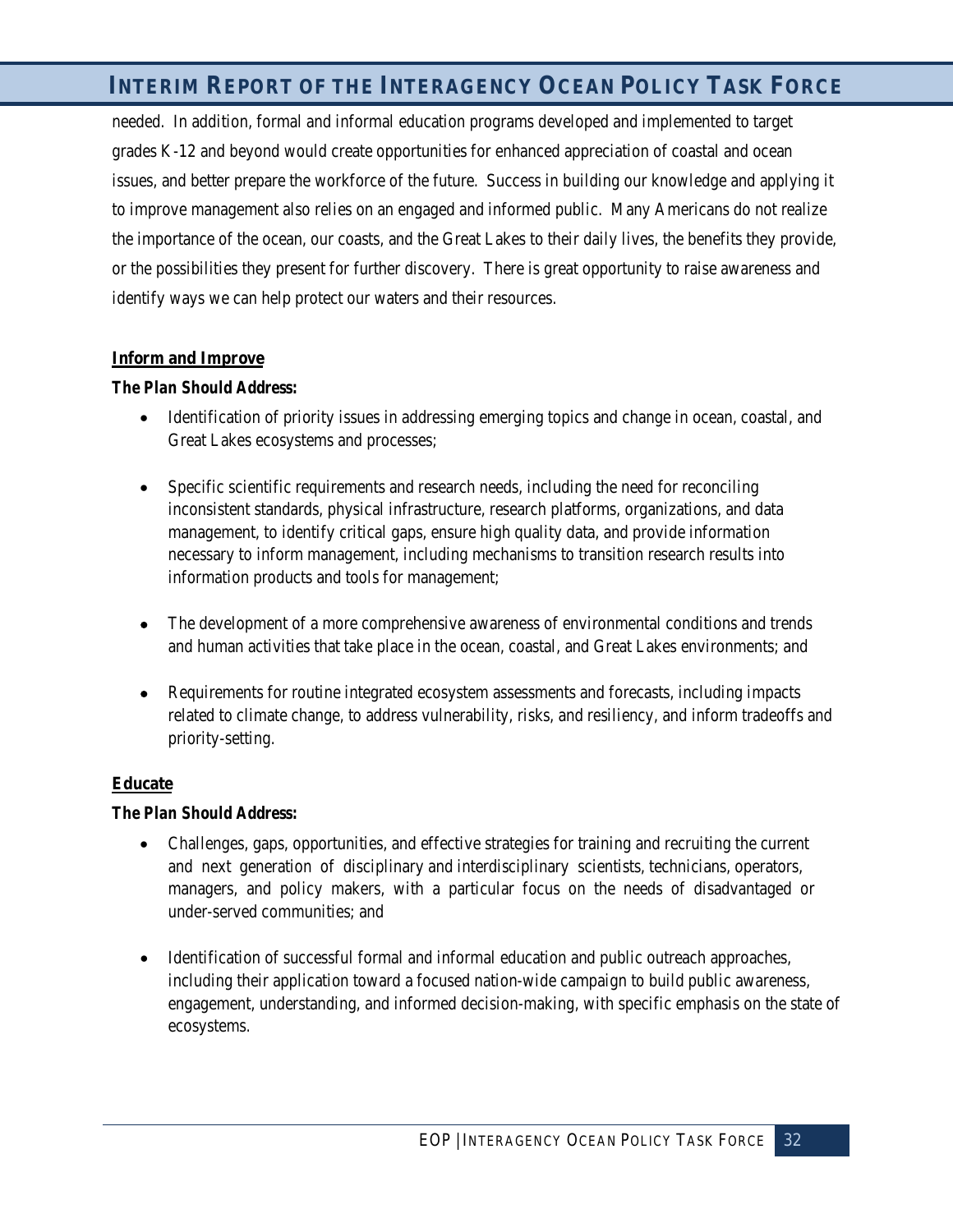**4. Coordinate and Support: Better coordinate and support Federal, State, tribal, local, and regional management of the ocean, our coasts, and the Great Lakes. Improve coordination and integration across the Federal Government, and as appropriate, engage with the international community.**

## *Obstacles and Opportunities*

One of the significant obstacles to effective management of the ocean, our coasts, and the Great Lakes is the complex set of Federal, State, tribal, and local laws, authorities, mandates, and governance structures intended to manage their use and conservation. Consistent approaches to the management of resources, including ecosystem-based and adaptive management, are difficult to achieve given this shared, piecemeal, and overlapping jurisdictional model. Furthermore, the United States is party to numerous international agreements and subject to customary international law regarding use and protection of the ocean. Through increased communication, coordination, and integration across all levels of government, we can streamline processes, reduce duplicative efforts, leverage resources, resolve disparities, and enhance synergy. A set of shared principles and objectives coordinated among all levels of government would translate into effective outcomes consistent with the National Policy.

#### **Coordinate**

#### *The Plan Should Address:*

- Identification of gaps, inconsistencies, and duplications in statutory authorities, policies, and regulations, and taking necessary and appropriate actions to address them;
- Procedures to identify and align mutual and consistent management objectives and actions across jurisdictions;
- Tangible tools and procedures to prevent and resolve conflicts across jurisdictions and disagreements concerning jointly managed ocean, coastal, and Great Lakes resources; and
- Opportunities for engaging the international community to further the objectives of the policy, as appropriate.

## **Support**

#### *The Plan Should Address:*

• Actions to assist the States in advancing the network of regional alliances to protect ocean, coastal, and Great Lakes health;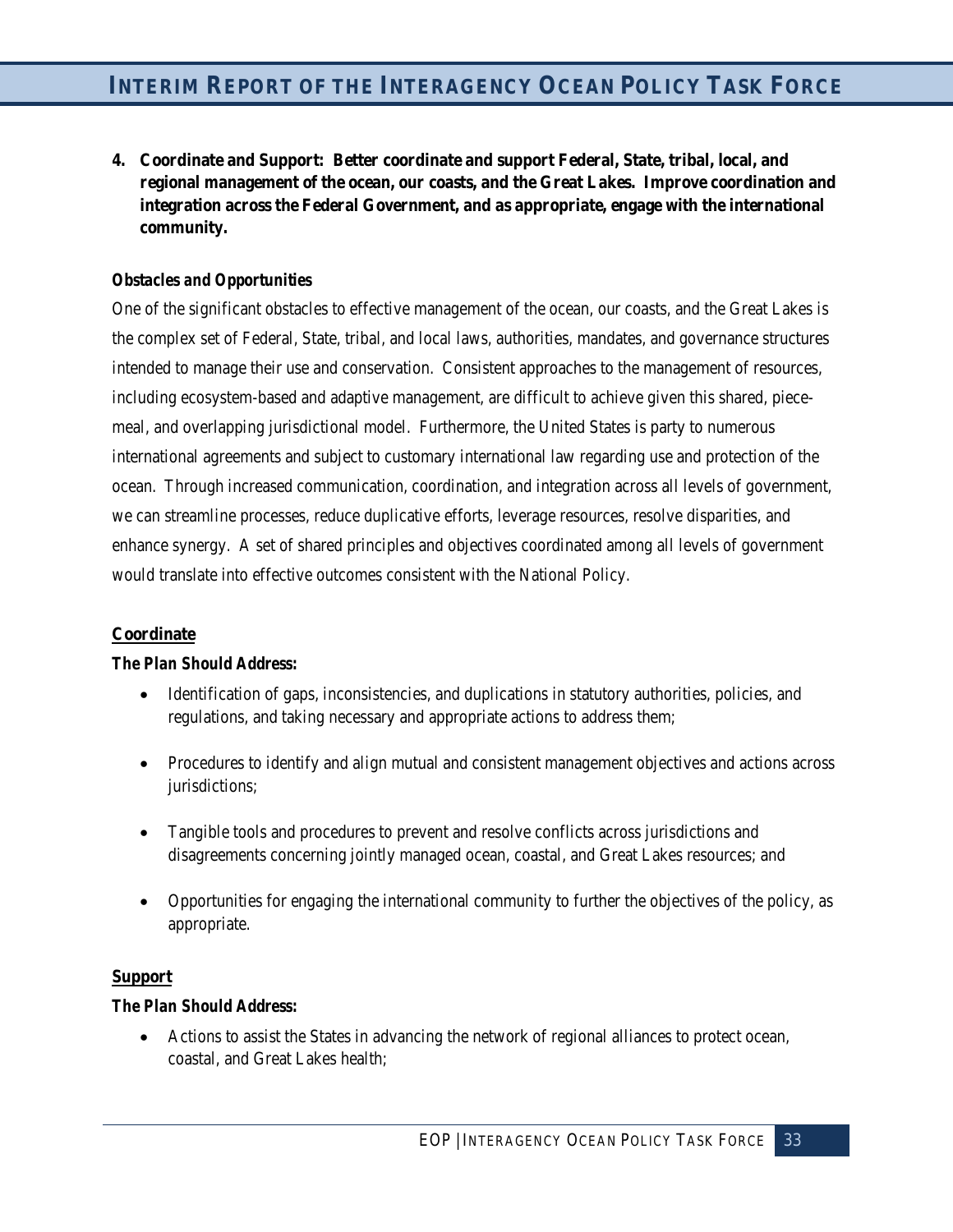- Evaluation of existing or new funding sources and options to protect, maintain, and restore ocean resources; and
- Legislative or regulatory changes necessary to simplify the sharing and transfer of resources among Federal, State, tribal, and local agencies.

## **Areas of Special Emphasis**

**1. Resiliency and Adaptation to Climate Change and Ocean Acidification: Strengthen resiliency of coastal communities and marine and Great Lakes environments and their abilities to adapt to climate change impacts and ocean acidification.** 

## *Obstacles and Opportunities*

The ocean plays a central role in shaping the Earth's climate and influencing climate variability. Because of this important relationship and the ecosystem services that the ocean, our coasts, and Great Lakes provide, global climate change and its associated impacts as well as ocean acidification pose some of the most serious threats to these ecosystems and coastal communities. Warming ocean temperatures have a profound impact on the distribution of rainfall over land, the melting of ice sheets, and the distribution and productivity of species. Sea-level rise, increased severe storm events, rapid erosion, and salt water intrusion threaten low-lying coastal communities with the destruction of infrastructure, flood inundation, the potential displacement of millions of people, and the loss of key species and habitats. At the same time, climate change is predicted to lower the water levels of the Great Lakes, thereby altering water cycles and supply, habitat, and economic uses of the Lakes. In addition, ocean acidification is expected to have significant and largely negative impacts on the marine food web, ocean ecosystems as a whole and biological diversity in general. Since climate change and ocean acidification may have widespread impacts, increased coordination of monitoring efforts and improved understanding of the changes in the ocean are vital to minimizing these impacts on our marine and Great Lakes ecosystems and coastal communities. We have an opportunity and a responsibility to develop strategies for reducing the vulnerability, increasing the resilience, and improving adaptation of human and natural systems to climate change impacts.

- Research, observations and modeling needed to forecast regional and local scale climate change impacts and related vulnerabilities for natural resources, health, infrastructure, and livelihoods, including social and economic impacts;
- Better integration of ocean and coastal science into the broader climate dialogue and measures to improve understanding of the connections among land, water, air, ice, and human activities;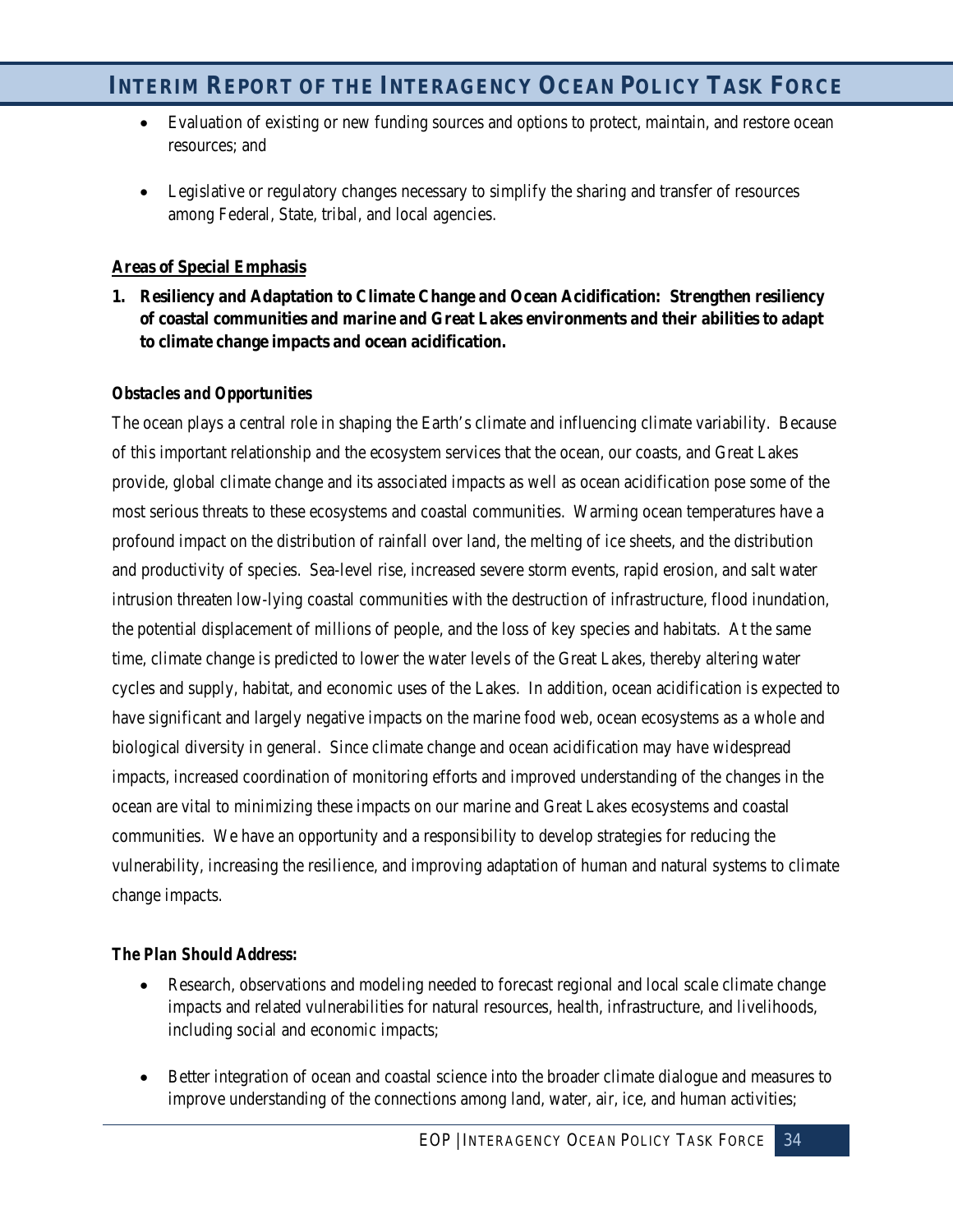- Evaluation of potential social and economic costs related to sea-level rise, such as accelerating erosion, increased saltwater intrusion, and more severe coastal and inland flooding;
- Adaptive actions to identified climate change impacts, and related vulnerabilities such as ocean acidification, and the development of ecological and economic resilience strategies and priorities for research and monitoring to address these strategies;
- Changes to local and regional ocean and lake management systems that incorporate changing climate risks and elements of resilient systems; and
- A comprehensive approach to understanding human health implications of policies for the ocean, our coasts, and Great Lakes, and for identifying opportunities for the protection and enhancement of human health.
- **2. Regional Ecosystem Protection and Restoration: Establish and implement an integrated ecosystem protection and restoration strategy that is science-based and aligns conservation and restoration goals at the Federal, State, tribal, local, and regional levels**.

## *Obstacles and Opportunities*

Along our coasts and the Great Lakes, essential habitats continue to suffer significant losses and degradation due to coastal development, sea-level rise, and associated human activities. Impacts on these ecosystems and the people and communities in these areas are presenting new management challenges. Additionally, external stressors, including invasive species, are impacting native species. While progress has been made in addressing some of these challenges through ecosystem-based management, the threat of critical habitat loss and degradation of ecosystem services is still apparent in the Gulf Coast, the Chesapeake Bay, Puget Sound, South Florida, San Francisco Bay, and the Great Lakes. Because climate change is impacting our coastlines, it has become even more important to assess and place priorities on ecosystem restoration projects. These experiences provide valuable lessons for other coastal ecosystems.

- Prioritization of the locations and geographic scope of coastal and Great Lakes ecosystem restoration projects, including implementation of the Great Lakes Restoration Initiative;
- Interim and longer term goals and mechanisms to facilitate collaboration among stakeholders to implement projects;
- Best practices for collaborative science-based planning to achieve ecosystem restoration goals building on the lessons learned in ongoing ecosystem restoration efforts;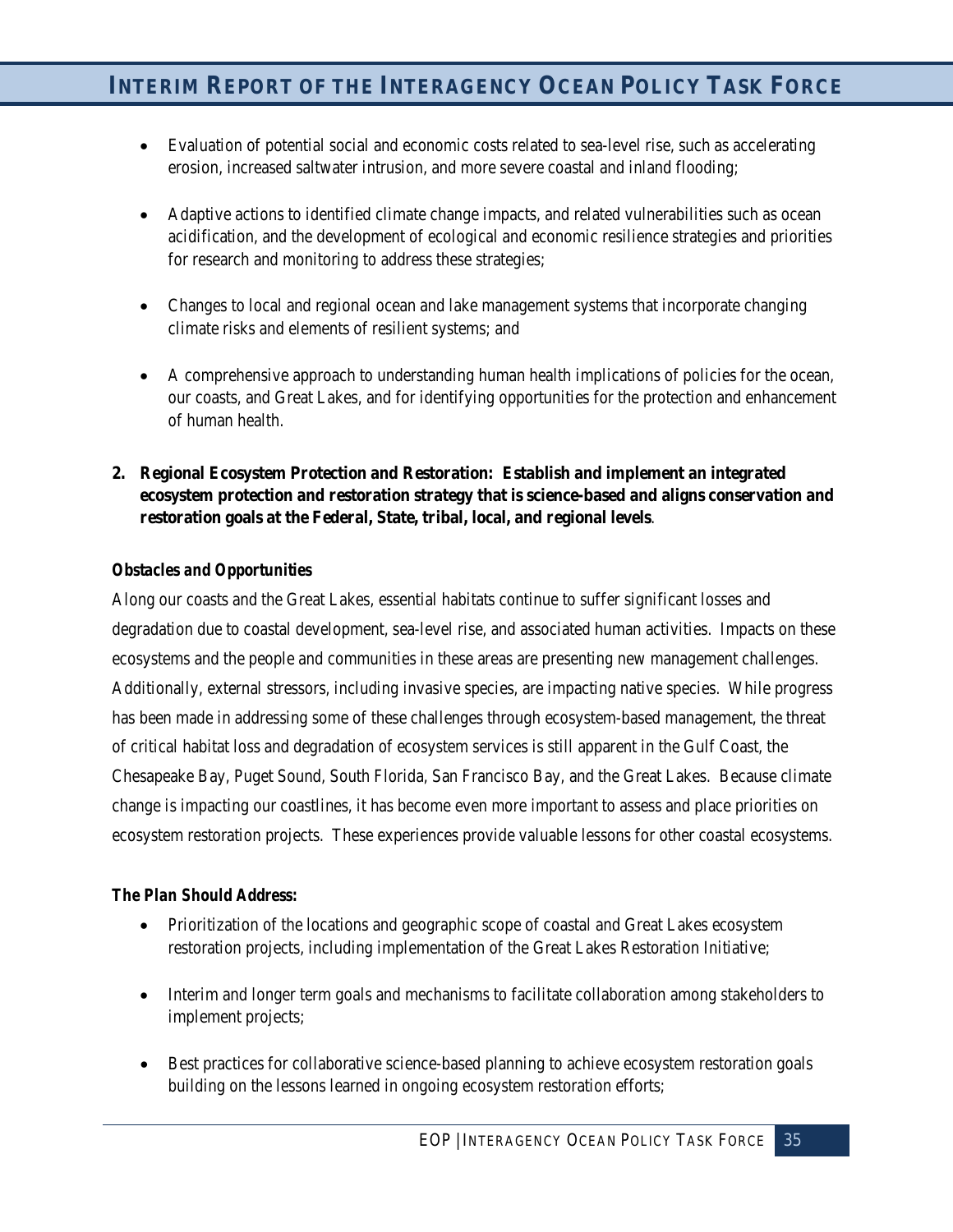- Impacts of invasive species on ocean, coastal, and Great Lakes ecosystems, and a range of methodologies for control and prevention of these species; and
- Protection, maintenance, and restoration of populations and essential habitats supporting fisheries, protected species, ecosystems, and biological diversity.
- **3. Water Quality and Sustainable Practices on Land: Enhance water quality in the ocean, along our coasts, and in the Great Lakes by promoting and implementing sustainable practices on land.**

## *Obstacles and Opportunities*

Nonpoint source pollution (pollution that comes from diffuse sources instead of one specific point), caused by poor land management practices, is the leading cause of water quality problems in the United States and a major cause of rapidly declining ocean and coastal ecosystem health. Runoff from suburban streets and lawns, agricultural and industrial uses, transportation activities, and urban development – even hundreds of miles away – negatively impacts water quality, resulting in deleterious effects on ocean, coastal, and Great Lakes systems as evidenced by harmful algal blooms, expansive dead zones, and increased incidents of human illness. Areas with particularly poor water quality are known to experience frequent beach closures, massive fish kills, and areas of toxic sediments. Since this pollution comes from many diffuse sources throughout the country, addressing it requires a strong commitment to coordination and cooperation between multiple sectors and among Federal, State, tribal, local authorities, and regional governance structures. Fortunately, a number of point and non-point source prevention programs are available to State, tribal, local, regional, and private entities to reduce the amount of pollutants that are transported from our Nation's watersheds and into our coastal waters There are opportunities to achieve significant reductions in these inputs to our coasts and ocean through concrete mechanisms that integrate and coordinate land-based pollution reduction programs.

- The major impacts of urban and suburban development and agriculture, including forestry and animal feedlots, on ocean, coastal, and Great Lakes waters;
- The relative contributions of significant land-based source of pollutants, sediments, and nutrients to receiving coastal waters and ways to address them, including recommendations of how to integrate and improve existing land-based conservation and pollution programs;
- Best management practices, use of conservation programs, and other approaches for controlling the most significant land-based sources of nutrients, sediments, pathogens, toxic chemicals, solid waste and marine debris, and invasive species; and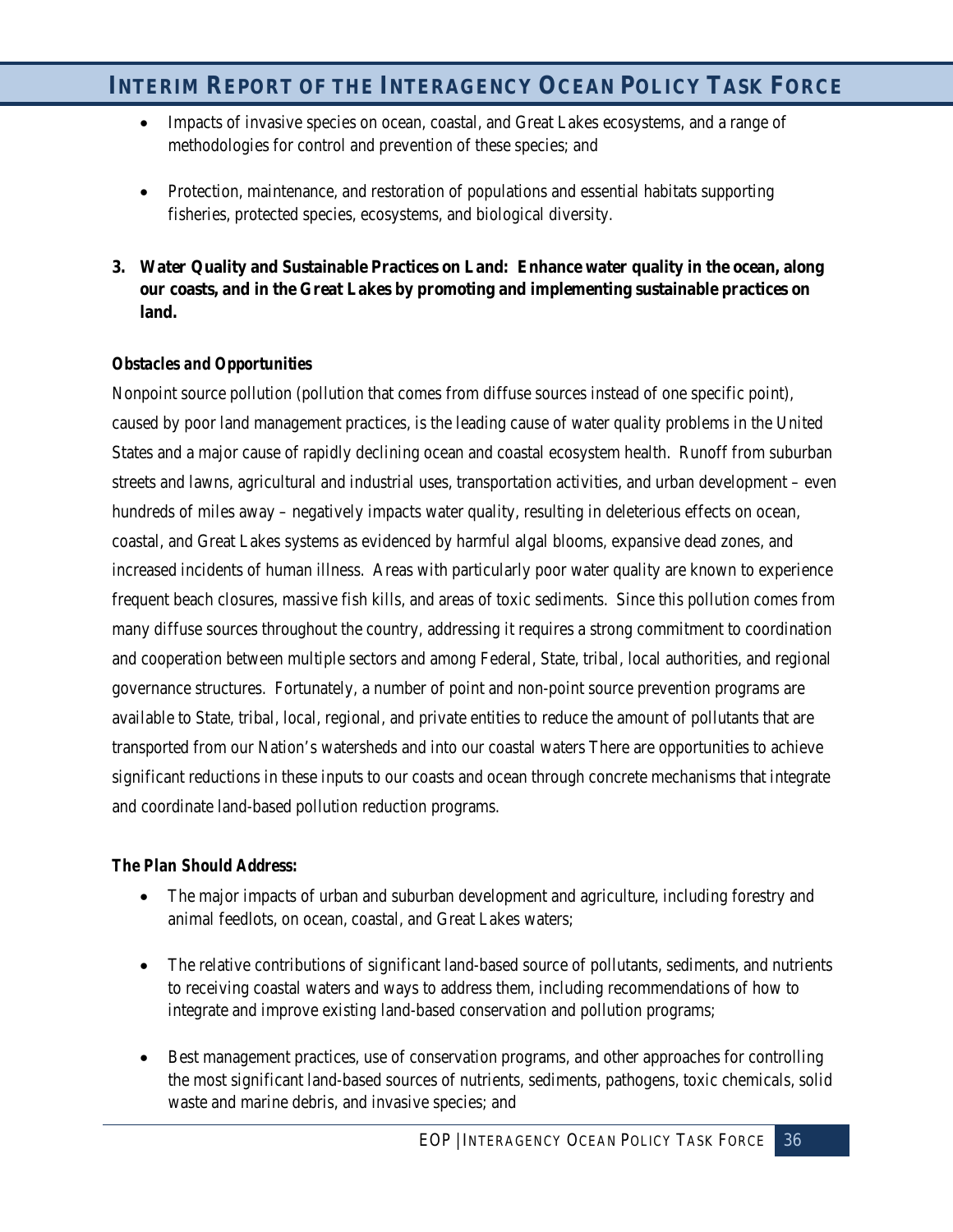- The establishment of a comprehensive monitoring framework and integration with State monitoring programs.
- **4. Changing Conditions in the Arctic: Address environmental stewardship needs in the Arctic Ocean and adjacent coastal areas in the face of climate-induced and other environmental changes.**

## *Obstacles and Opportunities*

Climate change is having a disproportionally greater impact on polar regions than elsewhere, and the Arctic region is faced with serious problems. Permafrost is thawing at an accelerated rate, which leads to the release of large amounts of methane. Multi-seasonal sea ice is rapidly deteriorating. Much of the Alaskan Arctic seashore is threatened by coastal erosion and other environmental challenges. Increased human activity in the area is bringing additional stressors to the Arctic environment, with serious implications for Arctic communities and ecosystems. At the same time, the diminishing ice presents opportunities and pressures for increased development of living and non-living resources and for increased commerce and transportation. Working with all of the stakeholders, including the indigenous communities, we have the opportunity to develop proactive plans, informed by the best science available, to manage and encourage use while protecting the fragile Arctic environment.

- Better ways to conserve, protect, and sustainably manage Arctic coastal and ocean resources, effectively respond to the risk of increased pollution and other environmental degradation on humans and marine species, and adequately safeguard living marine resources;
- New collaborations and partnerships to better monitor and assess environmental conditions and devise early warning and emergency response systems and procedures to be prepared for and respond to emerging events in the Arctic region, such as environmental disasters;
- Consistency and coordination with the implementation of U.S. Arctic Region Policy as promulgated in National Security Presidential Directive 66/Homeland Security Presidential Directive 25 (2009); and
- Improvement of the scientific understanding of the Arctic system and how it is changing in response to climate-induced and other changes.